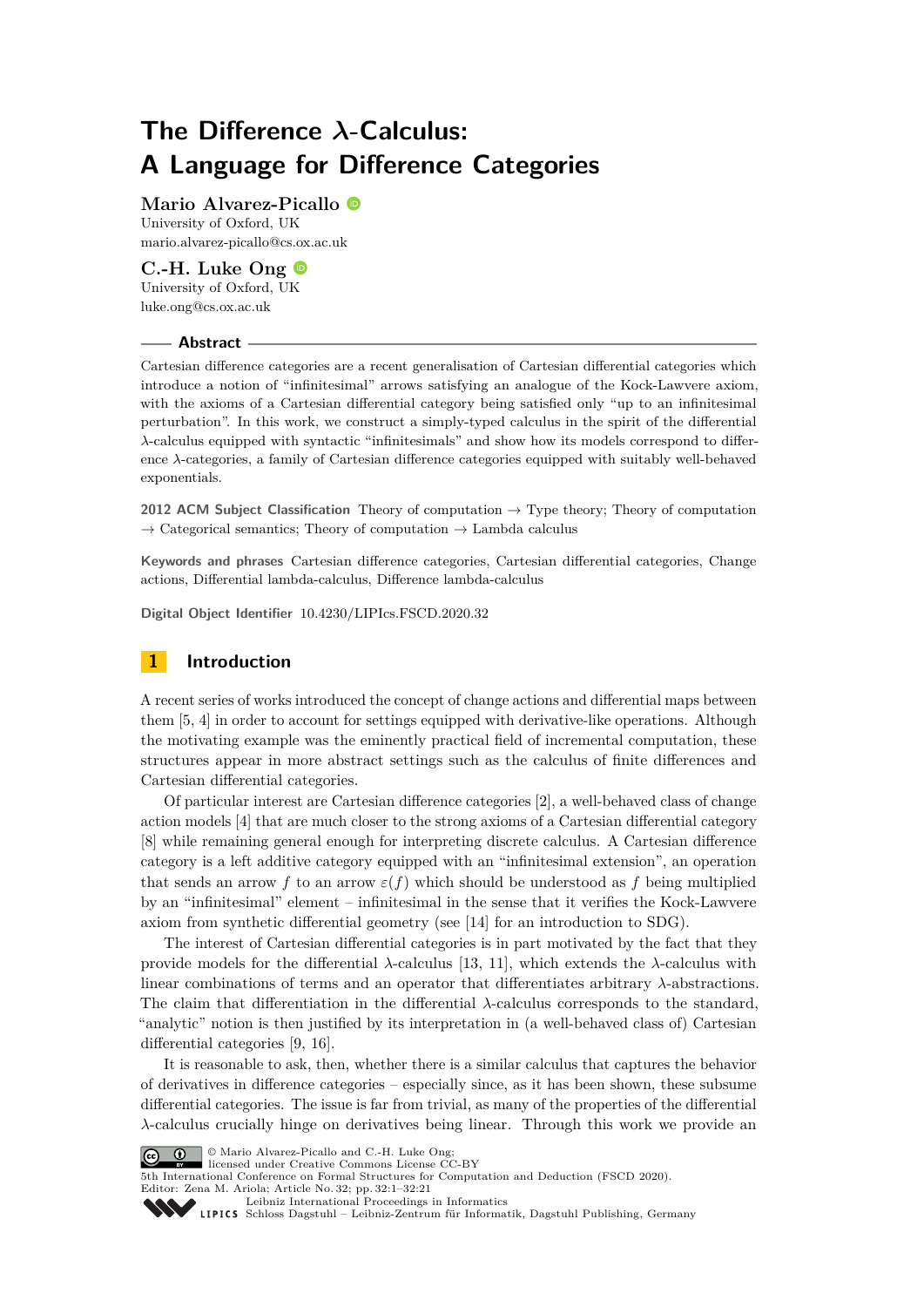## **32:2 The Difference** *λ***-Calculus**

affirmative answer to this question by defining untyped and simply-typed variants for a simple calculus which extends the differential *λ*-calculus with a notion of derivative more suitable to the Cartesian difference setting.

For brevity most proofs have been omitted. Some of the most important proof sketches and the auxiliary results involved can be found in the appendices. The full details are available as part of the first author's doctoral dissertation [\[1\]](#page-14-4).

# **2 Cartesian Difference Categories**

The theory of Cartesian difference categories is developed and discussed at length in [\[2,](#page-14-2) [3\]](#page-14-5), but we present here the main definitions and results which we will use throughout the paper, referring the reader to [\[3\]](#page-14-5) for the proofs.

 $\triangleright$  **Definition 1.** A *Cartesian left additive category* ([\[8,](#page-14-3) Definition 1.1.1.]) **C** is a Cartesian category where every hom-set  $C[A, B]$  is endowed with the structure of a commutative monoid  $({\bf C}[A, B], +, 0)$  such that  $0 \circ f = 0$ ,  $(f + g) \circ h = (f \circ h) + (g \circ h)$  and  $\langle f_1, f_2 \rangle + \langle g_1, g_2 \rangle =$  $\langle f_1 + g_1, f_2 + g_2 \rangle$ .

An *infinitesimal extension* ([\[2,](#page-14-2) Definition 8]) in a Cartesian left additive category **C** is a choice of a monoid homomorphism  $\varepsilon$  :  $\mathbf{C}[A, B] \to \mathbf{C}[A, B]$  for every hom-set in **C**. That is,  $\varepsilon(f+g) = \varepsilon(f) + \varepsilon(g)$  and  $\varepsilon(0) = 0$ . Furthermore, we require that  $\varepsilon$  be compatible with the Cartesian structure, in the sense that  $\varepsilon(\langle f, g \rangle) = \langle \varepsilon(f), \varepsilon(g) \rangle$ .

▶ **Definition 2.** A *Cartesian difference category* ([\[2,](#page-14-2) Definition 9]) is a Cartesian left additive category with an infinitesimal extension *ε* which is equipped with a *difference combinator ∂* [−] of the form:

$$
\frac{f:A \to B}{\partial [f]: A \times A \to B}
$$

satisfying the following coherence conditions (writing  $\partial^2 |f|$  for  $\partial [\partial [f]]$ ):

<span id="page-1-1"></span> $[\mathbf{C}\partial \cdot \mathbf{0}]$   $f \circ (x + \varepsilon(u)) = f \circ x + \varepsilon(\partial [f] \circ \langle x, u \rangle)$  $[\mathbf{C}\partial \cdot \mathbf{1}]$   $\partial [f+q] = \partial [f] + \partial [q], \partial [0] = 0$ , and  $\partial [\varepsilon(f)] = \varepsilon(\partial [f])$ **[C** $\partial \Omega$ **.2]**  $\partial [f] \circ \langle x, u + v \rangle = \partial [f] \circ \langle x, u \rangle + \partial [f] \circ \langle x + \varepsilon(u), v \rangle$  and  $\partial [f] \circ \langle x, 0 \rangle = 0$ **[C** $\partial$ **.3]**  $\partial$  **[id**<sub>*A*</sub>] =  $\pi_2$  and  $\partial$   $[\pi_1] = \pi_1 \circ \pi_2$  and  $\partial$   $[\pi_2] = \pi_2 \circ \pi_2$  $[\mathbf{C}\partial \cdot \mathbf{A}]$   $\partial [\langle f, g \rangle] = \langle \partial [f], \partial [g] \rangle$  and  $\partial [I_A] = I_{A \times A}$  $[\mathbf{C}\partial \cdot \mathbf{5}]$   $\partial [g \circ f] = \partial [g] \circ \langle f \circ \pi_1, \partial [f] \rangle$ **[C***∂***.6]** *∂*  $\langle f | f | \circ \langle \langle x, u \rangle, \langle 0, v \rangle \rangle = \partial [f] \circ \langle x + \varepsilon(u), v \rangle$ **[C***∂***.7]** *∂*  $\langle \langle x, u \rangle, \langle v, 0 \rangle \rangle = \partial^2 [f] \circ \langle \langle x, v \rangle, \langle u, 0 \rangle \rangle$ 

As noted in [\[2\]](#page-14-2), the axioms in a Cartesian differential category (see e.g. **[C***∂***.1–7]** in [\[8\]](#page-14-3)) correspond to the analogous axioms of the Cartesian difference operator, modulo certain "infinitesimal" terms, i.e. terms of the form  $\varepsilon(f)$ . We state here the following two properties, whose proofs can be found in [\[3\]](#page-14-5).

<span id="page-1-0"></span>**Lemma 3.** Given any map  $f : A \to B$  in a Cartesian difference category **C**, its derivative *∂* [*f*] satisfies the following equations:

i. 
$$
\partial [f] \circ \langle x, \varepsilon(u) \rangle = \varepsilon(\partial [f]) \circ \langle x, u \rangle
$$
  
ii.  $\varepsilon(\partial^2 [f]) \circ \langle \langle x, u \rangle, \langle v, 0 \rangle \rangle = \varepsilon^2(\partial^2 [f]) \circ \langle \langle x, u \rangle, \langle v, 0 \rangle \rangle$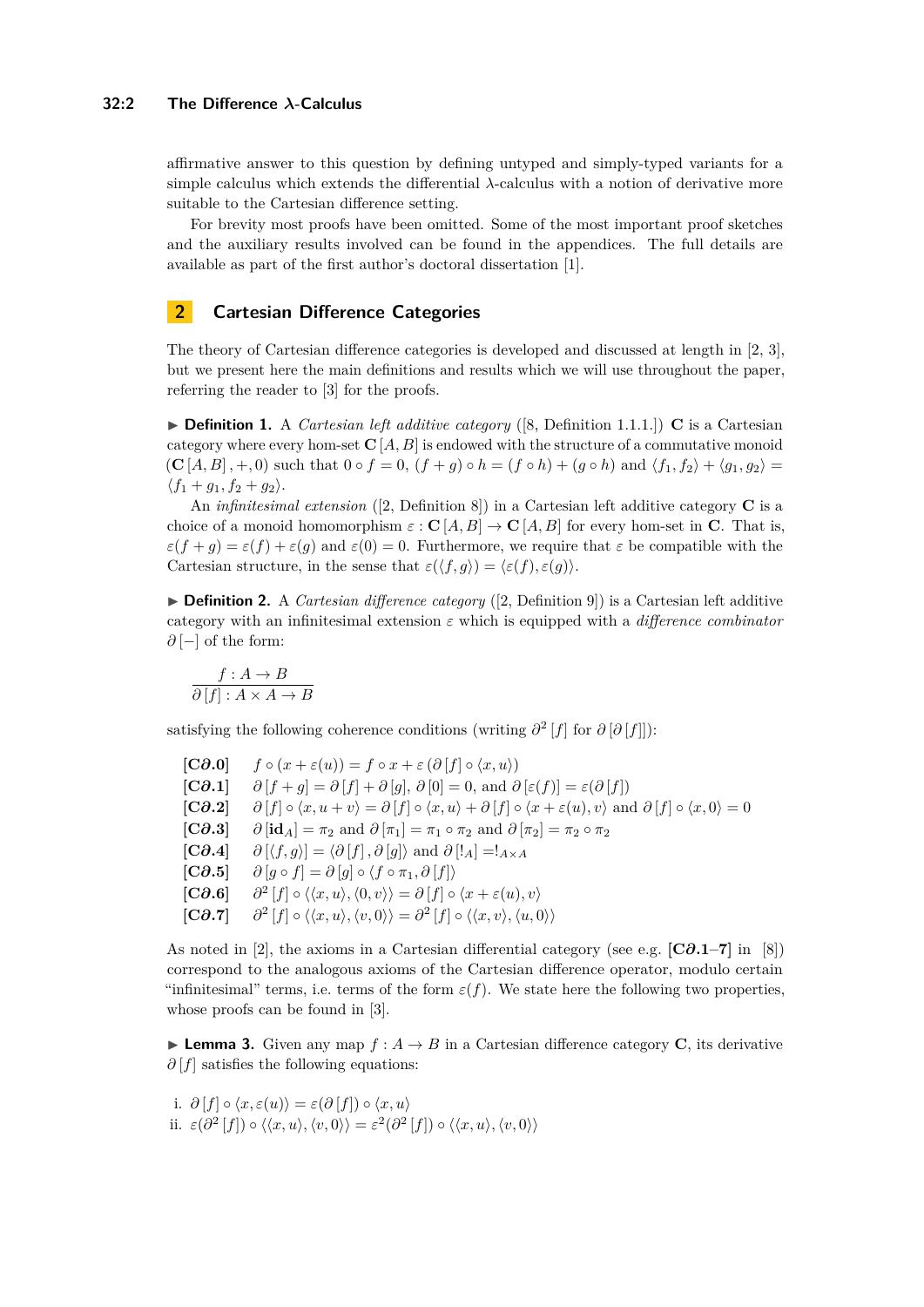# **3 Difference** *λ***-Categories**

In order to give a semantics for the differential *λ*-calculus, it does not suffice to ask for a Cartesian differential category equipped with exponentials – the exponential structure has to be compatible with both the additive and the differential structure, in the sense of [\[9,](#page-15-3) Definition 4.4]. For difference categories we will require an identical equation, together with a condition requiring higher-order functions to respect the infinitesimal extension.

▶ **Definition 4.** We remind the reader that a Cartesian left additive category is *Cartesian closed left additive* ([\[9,](#page-15-3) Definition 4.2]) whenever it is Cartesian closed and satisfies  $\Lambda(f+g)$  $\Lambda(f) + \Lambda(g)$ ,  $\Lambda(0) = 0$ .

A Cartesian difference category **C** is a *difference λ-category* if it Cartesian closed left additive and satisfies the following additional axioms:

<span id="page-2-0"></span> $[\partial \lambda \cdot \mathbf{1}]$   $\partial [\Lambda(f)] = \Lambda (\partial [f] \circ \langle (\pi_1 \times \mathbf{id}), (\pi_2 \times 0) \rangle)$ **[** $\partial \lambda$ **.2**]  $\Lambda(\varepsilon(f)) = \varepsilon(\Lambda(f))$ 

Equivalently, let **sw** denote the map  $\langle \langle \pi_{11}, \pi_2 \rangle, \pi_{21} \rangle : (A \times B) \times C \rightarrow (A \times C) \times B$ . Then the condition  $[\partial \lambda \cdot \mathbf{1}]$  can be written in terms of **sw** as:

$$
\partial [\Lambda(f)] \coloneqq \Lambda(\partial [f] \circ (\mathbf{id} \times \langle \mathbf{id}, 0 \rangle) \circ \mathbf{sw})
$$

Axiom **[***∂λ***[.1\]](#page-2-0)** is identical to its differential analogue [\[9,](#page-15-3) Definition 4.4], and it follows the same broad intuition. Given a map  $f : A \times B \to C$ , we usually understand the composite  $\partial [f] \circ (\mathbf{id}_{A \times B} \times (\mathbf{id}_{A} \times 0_{B})) : (A \times B) \times A \to C$  as a partial derivative of *f* with respect to its first argument. Hence, just as it was with differential *λ*-categories, axiom **[***∂λ***[.1\]](#page-2-0)** states that the derivative of a curried function is precisely the derivative of the uncurried function with respect to its first argument.

**Example 5.** Let **C** be a differential  $\lambda$ -category. Then the trivial Cartesian difference category obtained by setting  $\varepsilon(f) = 0$  (as in [\[2,](#page-14-2) Proposition 1]) is a difference  $\lambda$ -category. Furthermore, the Kleisli category  $C_T$  induced by its tangent bundle monad (as in [\[2,](#page-14-2) Proposition 6]) is also a difference *λ*-category.

**Example 6.** The category  $\overline{\mathbf{Ab}}$  ([\[2,](#page-14-2) Section 5.2]), which has Abelian groups as objects and arbitrary functions between their carrier sets as morphisms, is a difference *λ*-category with infinitesimal extension  $\varepsilon(f) = f$  and difference combinator  $\partial [f](x, u) = f(x + u) - f(x)$ . Given groups  $G, H$ , the exponential  $G \Rightarrow H$  is the set of (set-theoretic) functions from G into *H*, endowed with the group structure of *H* lifted pointwise (that is,  $(f+g)(x) = f(x) + g(x)$ ). Evidently the exponential respects the monoidal structure and the infinitesimal extension. We check that it also verifies axiom  $[\partial \lambda \cdot \mathbf{1}]$ :

$$
\partial [\Lambda(f)] (x, u)(y) = \Lambda(f)(x + u)(y) - \Lambda(f)(x)(y)
$$
  
=  $f(x + u, y) - f(x, y)$   
=  $\Lambda(\partial [f] \circ (\mathbf{id} \times \langle \mathbf{id}, 0 \rangle) \circ \mathbf{sw})(x, u)(y)$ 

A central property of differential *λ*-categories is a deep correspondence between differentiation and the evaluation map. As one would expect, the partial derivative of the evaluation map gives one a first-class derivative operator (see, for example, [\[9,](#page-15-3) Lemma 4.5], which provides an interpretation for the differential substitution operator in the differential *λ*-calculus). This property still holds in difference categories, although its formulation is somewhat more involved.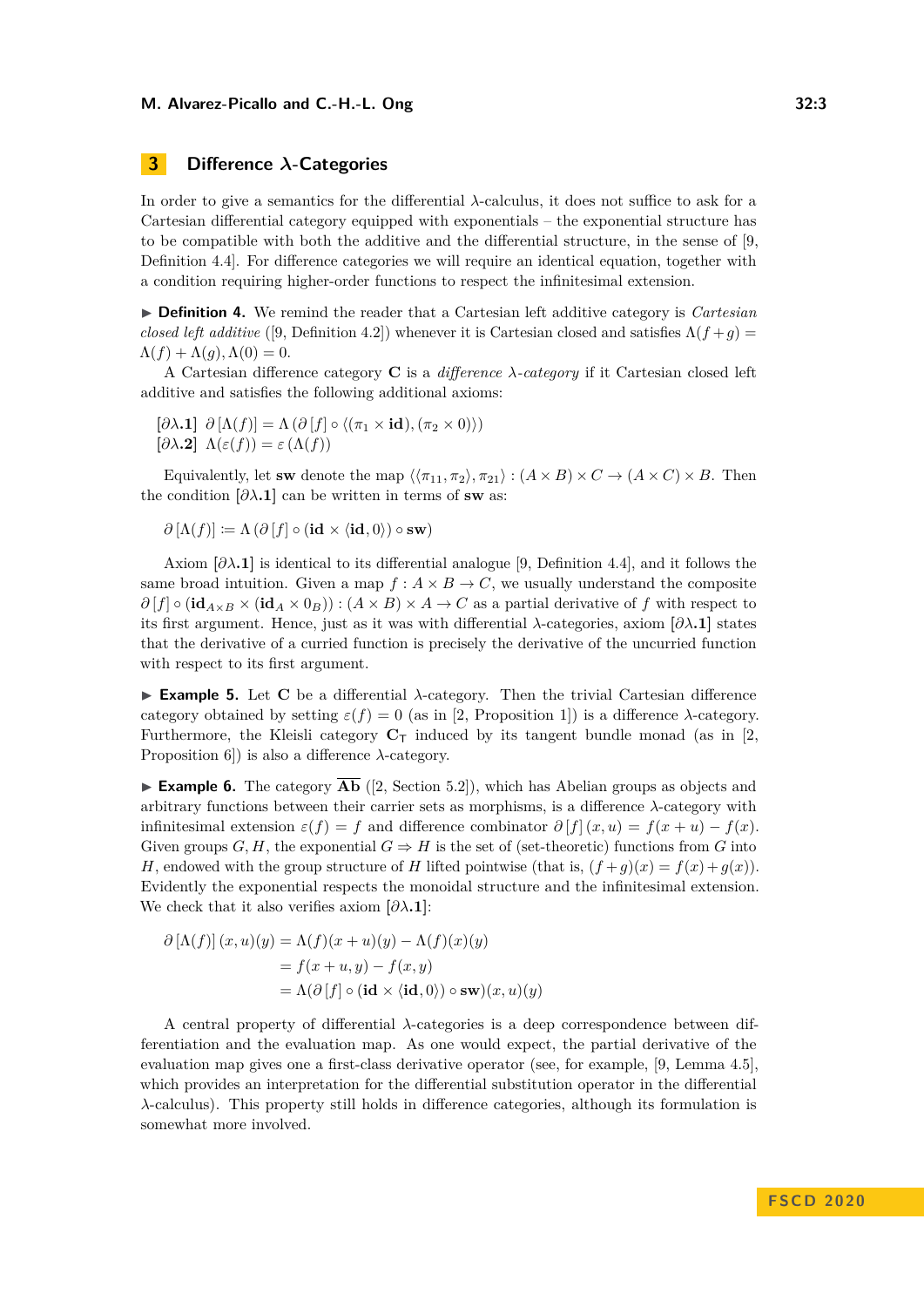**Lemma 7.** For any **C**-morphisms  $\Lambda(f) : A \to (B \Rightarrow C), e : A \to B$ , the following identities hold:

i.  $\partial [\mathbf{ev} \circ \langle \Lambda(f), e \rangle] = \mathbf{ev} \circ \langle \partial [\Lambda(f)], e \circ \pi_1 \rangle + \partial [f] \circ \langle \langle \pi_1 + \varepsilon(\pi_2), e \circ \pi_1 \rangle, \langle 0, \partial [e] \rangle \rangle$ ii.  $\partial [\mathbf{ev} \circ \langle \Lambda(f), e \rangle] = \mathbf{ev} \circ \langle \partial [\Lambda(f)], e \circ \pi_1 + \varepsilon(\partial [e]) \rangle + \partial [f] \circ \langle \langle \pi_1, e \circ \pi_1 \rangle, \langle 0, \partial [e] \rangle \rangle$ 

A number of additional auxiliary results from the differential setting also hold for difference *λ*-categories, possibly with the introduction of some extra "infinitesimal" terms. Some of these will be stated in Appendix [C.](#page-18-0)

# **4 The Difference** *λ***-Calculus**

We now set out to define  $\lambda_{\varepsilon}$ , a calculus in the vein of the differential  $\lambda$ -calculus which adds infinitesimal extensions and relaxes the linearity requirement. We proceed in a manner similar to Vaux [\[17,](#page-15-5) [18\]](#page-15-6) in his treatment of the algebraic  $\lambda$ -calculus; that is, we will first define a set of "unrestricted" terms  $\Lambda_{\varepsilon}$  which we will later consider up to an equivalence relation arising from the theory of difference categories.

**Definition 8.** The set  $\Lambda_{\varepsilon}$  of *unrestricted terms* of the  $\lambda_{\varepsilon}$ -calculus is given by the following inductive definition:

Terms:  $s, t, e \equiv x \mid \lambda x. t \mid (s \ t) \mid D(s) \cdot t \mid \varepsilon t \mid s+t \mid 0$ 

assuming a countably infinite set of variables  $x, y, z, \ldots$  is given. In what follows, we will speak of terms only up to  $\alpha$ -equivalence, and assume by convention that all bound variables appearing in any term  $t \in \Lambda_{\varepsilon}$  are different from its free variables.

Further to *α*-equivalence, we introduce here the notion of differential equivalence of terms. The role of this relation is, as in [\[18\]](#page-15-6), to enforce the elementary algebraic properties of sums and actions. For example, we wish to treat the terms  $\lambda x.(0 + \varepsilon (s + t))$  and  $(\lambda x. \varepsilon t) + (\lambda x. \varepsilon s)$ as if they were equivalent (as it will be the case in the models). This equivalence relation also has the role of ensuring that the axioms of a Cartesian difference category are satisfied.

**Definition 9.** A binary relation  $\sim \subseteq \Lambda_{\varepsilon} \times \Lambda_{\varepsilon}$  is *contextual* whenever  $t \sim t'$  and  $s \sim s'$ implies

 $\lambda x.t \sim \lambda x.t' \quad \varepsilon t \sim \varepsilon t' \quad s \ t \sim s' \ t' \quad D(s) \cdot t \sim D(s') \cdot t' \quad s + t \sim s' + t'$ 

<span id="page-3-0"></span>**Definition 10.** *Differential equivalence*  $\sim_{\varepsilon} \subseteq \Lambda_{\varepsilon} \times \Lambda_{\varepsilon}$  is the least equivalence relation which is contextual and contains the relation  $\sim_{\varepsilon}^1$  in Figure [1](#page-4-0) below.

The above conditions can be separated in a number of conceptually distinct groups corresponding to their purpose. These are as follows:

- The first block of equations states that  $+$  and 0 define a commutative monoid and that  $\varepsilon$ is a monoid homomorphism.
- $\blacksquare$  The second block of equations amounts to stating that the monoid and infinitesimal extension structure on functions is pointwise.
- $\blacksquare$  The third block of equations implies (and is equivalent to stating) that addition and infinitesimal extension are "linear", in the sense that they coincide with their own derivatives (that is,  $\partial$  [+] = + ∘  $\pi_2$  and  $\partial$  [ $\varepsilon$ ] =  $\varepsilon$ ).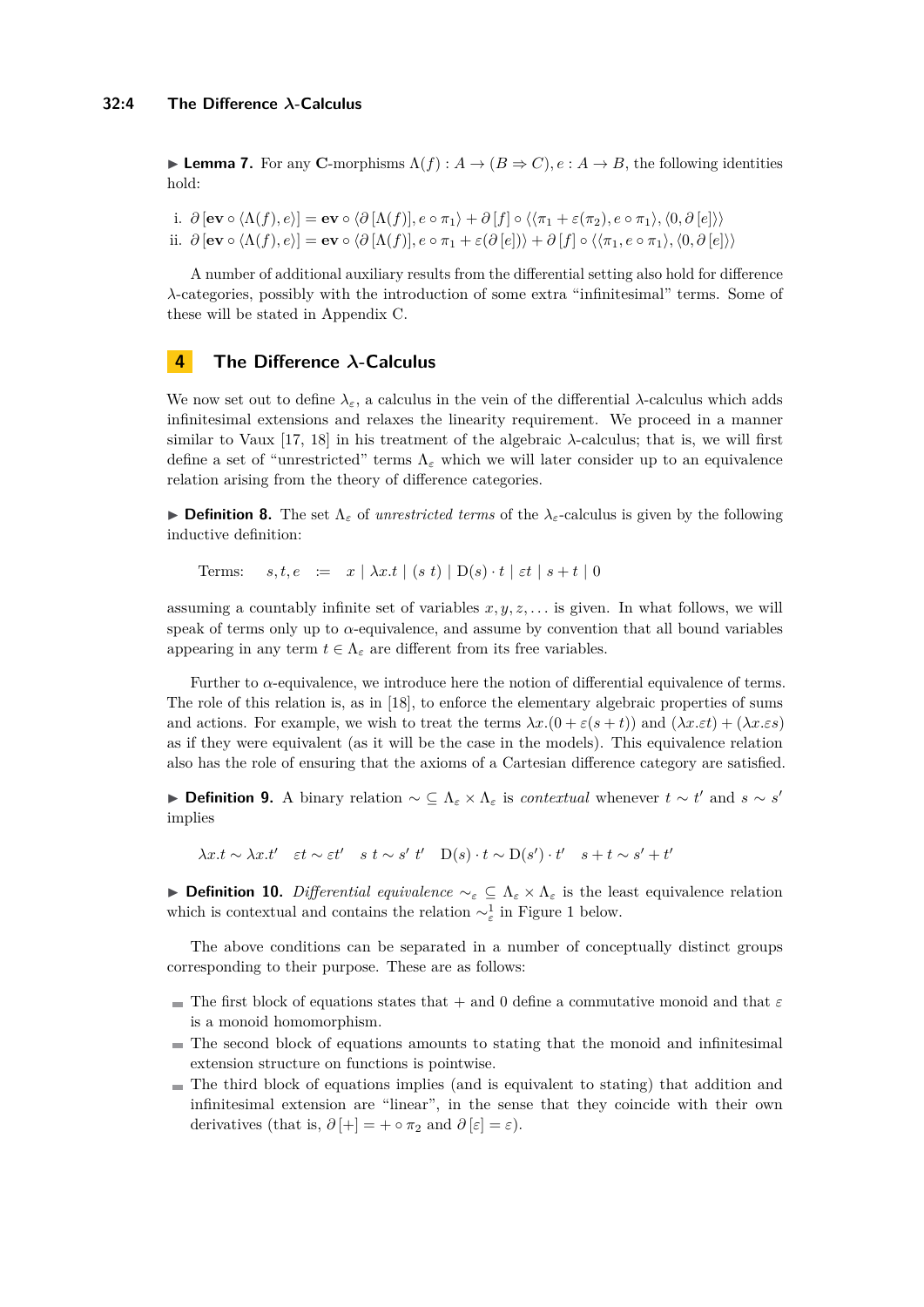```
\begin{array}{cccc} (s+t)+e & \sim_{\frac{1}{\epsilon}}^1 & s+(t+e) \\ s+0 & \sim_{\frac{1}{\epsilon}}^1 & s \\ s+t & \sim_{\frac{1}{\epsilon}}^1 & t+s \\ \varepsilon 0 & \sim_{\frac{1}{\epsilon}}^1 & 0 \\ \varepsilon (s+t) & \sim_{\varepsilon}^1 & \varepsilon s + \varepsilon t \end{array}λx.(s + t) ∼<sup>1</sup><sub>ε</sub> (λx.s) <br>
λx.εt ∼<sup>1</sup><sub>ε</sub> (λx.s)<br>
0 s ∼<sup>1</sup><sub>ε</sub> (s)<br>
(s + t) e ∼<sup>1</sup><sub>ε</sub> (s e)<br>
(εs) t ∼<sup>1</sup><sub>ε</sub> ε(s t)
                                                                                                                                                                                                      (\lambda x.s) + (\lambda x.t)ε(λx.t)
                                                                                                                                                                                                      (s e) + (t e)\begin{array}{ccc} \mathcal{D}(0) \cdot e & \sim_{\frac{1}{\mathbb{c}}}^1 & 0 \\ \mathcal{D}(s+t) \cdot e & \sim_{\frac{1}{\mathbb{c}}}^1 & (\mathcal{D}(s) \cdot e) + (\mathcal{D}(t) \cdot e) \\ \mathcal{D}(\varepsilon t) \cdot e & \sim_{\varepsilon}^1 & \varepsilon(\mathcal{D}(t) \cdot e) \end{array}D(s) \cdot 0 \sim_{\varepsilon}^1ε
                                                                                                                                                                                                                                                                          \OmegaD(s) \cdot (t + e) \sim_{\varepsilon}^1D(s) \cdot t + D(s) \cdot e + \varepsilon(D(D(s) \cdot t) \cdot e)D(s) \cdot (\varepsilon t) \quad \sim_{\varepsilon}^1\sim \frac{1}{2}<br>\approx \frac{1}{2}ε(D(s) · t)
                                                                                                                                                                                    D(D(s) \cdot t) \cdot e \quad \sim_{\varepsilon}^{\overline{1}}D(D(s) \cdot e) \cdot t\varepsilon^2 D(D(s) \cdot t) \cdot e \quad \sim_{\varepsilon}^1ε
                                                                                                                                                                                                                                                                          εD(D(s) · t) · e
                                                                                                                                                                                                   s (t + \varepsilon e) ∼<sup>1</sup>
                                                                                                                                                                                                                                                           ε
                                                                                                                                                                                                                                                                          (s t) + \varepsilon((\dot{D}(s) \cdot e) t)
```


 $\blacksquare$  The fourth block of equations states structural properties of the derivative, such as the derivative conditions and the commutativity of second derivatives. Similar equations are also present in the differential  $\lambda$ -calculus, where they state instead that the derivative is additive.

Most of these equations correspond directly to properties of Cartesian difference categories, with the only exception being the requirement that  $D(s) \cdot (\varepsilon t) \sim_{\varepsilon} \varepsilon(D(s) \cdot t)$  and the "duplication of infinitesimals" in  $\varepsilon D(D(s) \cdot t) \cdot e = \varepsilon^2 D(D(s) \cdot t) \cdot e$ , which should be read as a syntactic formulation of the equations in Lemma [3.](#page-1-0) It would be possible to give an alternative presentation of the calculus where these equivalences are oriented and understood as reduction rules, and thus part of the operational semantics (as in e.g. Arrighi et al.'s treatment of the linear  $\lambda$ -calculus [\[7,](#page-14-6) [6\]](#page-14-7)). While such a formulation would better reflect how a real machine might evaluate these expressions, it would make the study of confluence and termination harder.

**► Definition 11.** The set  $\lambda_{\varepsilon}$  of *well-formed terms*, or simply *terms*, of the  $\lambda_{\varepsilon}$ -calculus is defined as the quotient set  $\lambda_{\varepsilon} := \Lambda_{\varepsilon}/\sim_{\varepsilon}$ . Whenever t is an unrestricted term, we write <u>t</u> to refer to the well-formed term represented by *t*, that is to say, the  $\sim$ <sub>*ε*</sub>-equivalence class of *t*.

The notion of differential equivalence allows us to ensure that our calculus reflects the laws of the underlying models, but has the unintended consequence that our  $\lambda_{\varepsilon}$ -terms are equivalence classes, rather than purely syntactic objects. We will proceed by defining a notion of canonical form of a term and a canonicalization algorithm which explicitly constructs the canonical form of any given term, thus proving that  $\sim_{\varepsilon}$  is decidable.

**► Definition 12.** We define the sets  $B_\varepsilon \subset B_\varepsilon^+ \subset B_\varepsilon^* \subset C_\varepsilon^+ \subset C_\varepsilon(\subset \Lambda_\varepsilon)$  of *basic*, *positive*, *additive*, *positive canonical* and *canonical* terms according to the following grammar:

|                           |                                                                                                          | Basic terms: $s^{\mathbf{b}}, t^{\mathbf{b}}, e^{\mathbf{b}} \in B_{\varepsilon} \ := x \mid \lambda x . t^{\mathbf{b}} \mid (s^{\mathbf{b}} \ t^*) \mid D(s^{\mathbf{b}}) \cdot t^{\mathbf{b}}$ |
|---------------------------|----------------------------------------------------------------------------------------------------------|--------------------------------------------------------------------------------------------------------------------------------------------------------------------------------------------------|
|                           | Positive terms: $s^+, t^+, e^+ \in \mathcal{B}_s^+ \coloneqq s^{\mathbf{b}} \mid s^{\mathbf{b}} + (t^+)$ |                                                                                                                                                                                                  |
|                           | Additive terms: $s^*, t^*, e^* \in B^*$ $\equiv 0 \mid s^+$                                              |                                                                                                                                                                                                  |
| Positive canonical terms: |                                                                                                          | $S^+, T^+ \in C_{\varepsilon} \quad := \quad \varepsilon^k s^{\mathbf{b}} \mid \varepsilon^k s^{\mathbf{b}} + (S^+)$                                                                             |
| Canonical terms:          | $S,T \in C_{\varepsilon} \qquad \coloneqq \quad 0 \mid S^+$                                              |                                                                                                                                                                                                  |

We will sometimes abuse the notation and write  $t^*$  or  $t^{\mathbf{b}}$  to denote well-formed terms whose canonical form is an additive or basic term respectively.

Since every syntactic construct is additive except for application, basic terms may only contain additive terms as the arguments to a function application. As infinitesimal extensions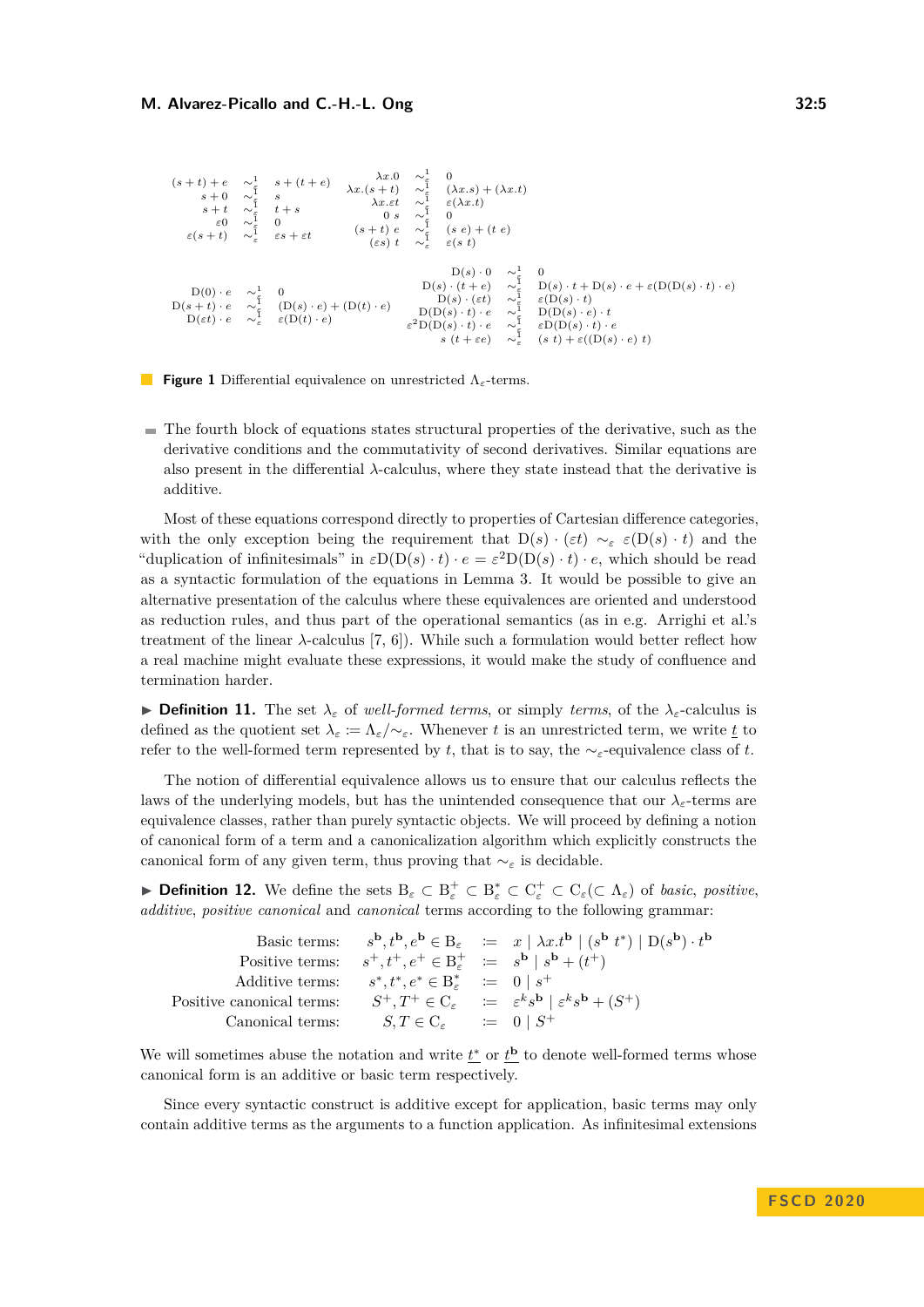are themselves additive, we also want to disallow terms such as  $\varepsilon(s + t)$ , instead factoring out the extension into  $\epsilon s + \epsilon t$ . A general canonical term  $T \in C_{\epsilon}$  then has the form:

$$
T = \varepsilon^{k_1} t_1^{\mathbf{b}} + (\varepsilon^{k_2} t_2^{\mathbf{b}} + (\dots + \varepsilon^{k_n} t_n^{\mathbf{b}}) \dots)
$$

That is to say, a canonical term is similar to a polynomial with coefficients in the set of basic terms and a variable  $\varepsilon$  (but note that canonical terms are always written in their "fully distributed" form, that is, we write  $\epsilon s + (\epsilon t + \epsilon^2 e)$  rather than  $\varepsilon((s+t) + \epsilon e)$ ).

We will freely abuse notation and write  $\sum_{i=1}^{n} \varepsilon^{k_i} t_i^{\mathbf{b}}$  to denote a general canonical term, as this form is easier to manipulate in many cases. In particular, the canonical term 0 is precisely the sum of zero terms. We will also write  $S + T$  to refer to the obvious canonical term obtained by adding *S* and *T* and associating all the additions to the right.

**► Definition 13.** Given an unrestricted  $\lambda$ <sup>*ε*</sup>-term  $t \in \Lambda$ <sup>*ε*</sup>, we define its *canonical form* **can** (*t*) by structural induction on *t* as follows:

- **can**  $(0) \coloneqq 0$
- **can**  $(x) \coloneqq x$
- $=$  **can**  $(s + t) \coloneqq$  **can**  $(s) +$  **can**  $(t)$
- **can** ( $\varepsilon t$ ) :=  $\varepsilon^*$ **can** (*t*), where:

$$
\varepsilon^* T \coloneqq \begin{cases} T & \text{if } T = \varepsilon^k \mathcal{D}(\mathcal{D}(e) \cdot u) \cdot v \\ \varepsilon^{k+1} t^{\mathbf{b}} & \text{if } T = \varepsilon^k t^{\mathbf{b}} \neq \varepsilon^k \mathcal{D}(\mathcal{D}(e) \cdot u) \cdot v \\ \sum_{i=1}^n \varepsilon^* T_i & \text{if } T = \sum_{i=1}^n T_i \end{cases}
$$

If  $\operatorname{can}(t) = \sum_{i=1}^n \varepsilon^{k_i} t_i^{\mathbf{b}}$  then:

$$
\operatorname{can}(\lambda x.t) \coloneqq \sum_{i=1}^n \varepsilon^{k_i}(\lambda x.t_i^{\mathbf{b}})
$$

If  $\operatorname{can}(s) = \sum_{i=1}^n \varepsilon^{k_i} s_i^{\mathbf{b}}$  and  $\operatorname{can}(t) = T$  then:

$$
\operatorname{can}(\operatorname{D}(s)\cdot t) \coloneqq \sum_{i=1}^n ((\varepsilon^*)^{k_i} \operatorname{reg}(s_i^{\mathbf{b}}, T))
$$

where the *regularization* **reg**  $(s, T)$  is defined by structural induction on *T*:

reg 
$$
(s, 0) := 0
$$
  
\nreg  $(s, \varepsilon^k t^b + T') := [(\varepsilon^*)^k D(s) \cdot t^b] + [\text{reg}(s, T')] + [(\varepsilon^*)^{k+1} D^* (\text{reg}(s, T')) \cdot t^b]$ 

and D<sup>∗</sup> denotes the extension of D by additivity in its first argument, that is to say:

$$
D^* \left( \sum_{i=1}^n \varepsilon^{k_i} s_i^{\mathbf{b}} \right) \cdot t^{\mathbf{b}} \coloneqq \sum_{i=1}^n \varepsilon^{k_i} \left( D \left( s_i^{\mathbf{b}} \right) \cdot t^{\mathbf{b}} \right)
$$

Observe that, whenever *S* is canonical and  $t^{\mathbf{b}}$  is basic, the term  $D^*(S) \cdot t^{\mathbf{b}}$  is also canonical. Therefore, by induction, the regularization  $reg(s^b, T)$  is indeed a canonical term, since canonicity is preserved by  $\varepsilon^*$ , +.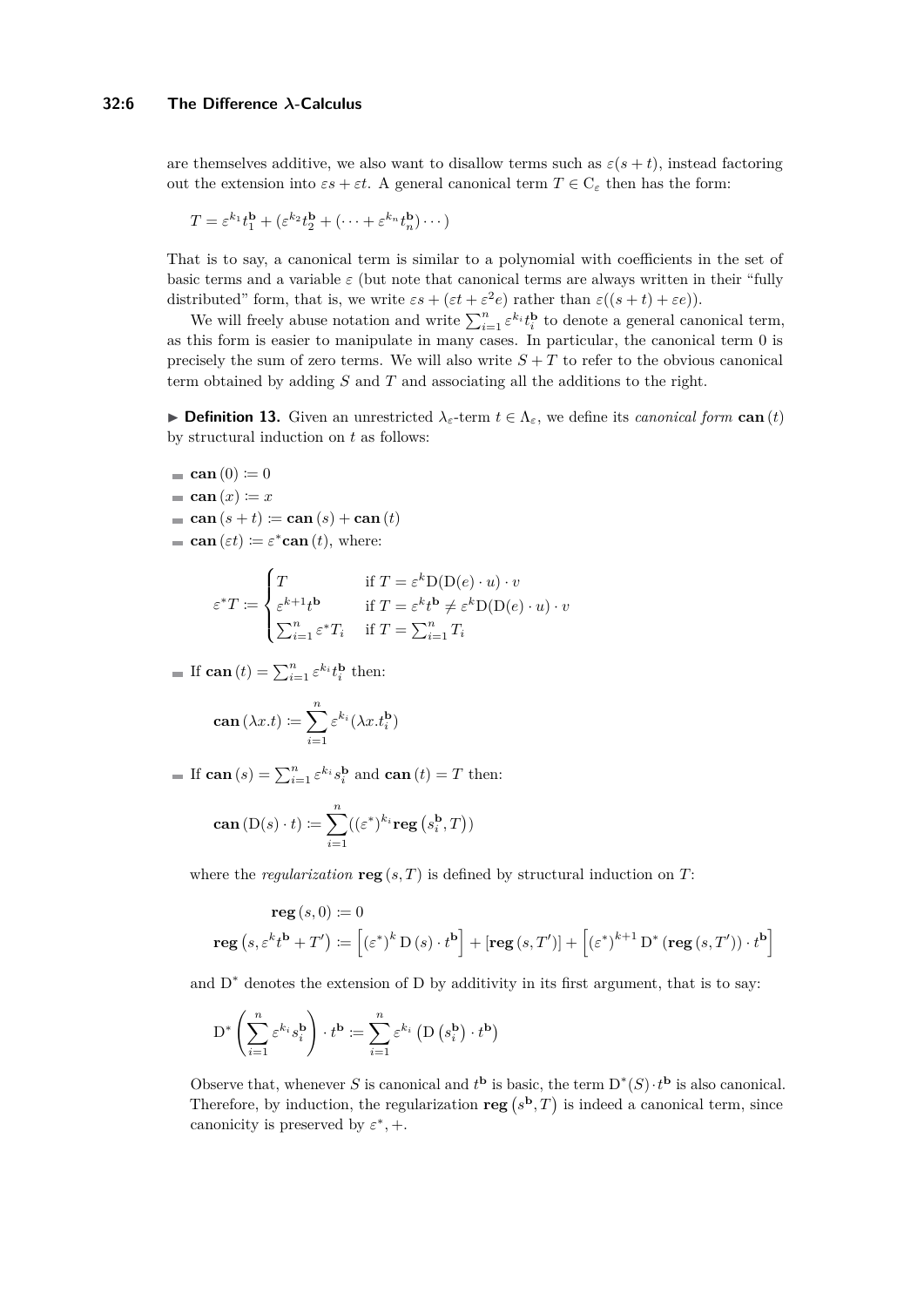**Example 11** If 
$$
\operatorname{can}(s) = \sum_{i=1}^n \varepsilon^{k_i} s_i^{\mathbf{b}}
$$
 and  $\operatorname{can}(t) = T$ , then:

$$
\mathbf{can}\left(s\ t\right)\coloneqq\left[\sum_{i=1}^{n}\varepsilon^{k_{i}}\left(s_{i}^{\mathbf{b}}\ \mathbf{pri}(T)\right)\right]+\left[\varepsilon^{*}\left(\sum_{i=1}^{n}\mathbf{ap}(\mathbf{reg}\left(s_{i}^{\mathbf{b}},\mathbf{tan}(T)\right),\mathbf{pri}(T))\right)\right]
$$

where **ap** is the additive extension of application:  $\mathbf{ap}(\sum_{i=1}^n \varepsilon^{k_i} s_i^{\mathbf{b}}, t^{\mathbf{b}}) := \sum_{i=1}^n \varepsilon^{k_i} (s_i^{\mathbf{b}} t^{\mathbf{b}})$ and the primal **pri** and tangent **tan** components of a canonical term *T* correspond respectively to the basic terms with zero and non-zero  $\varepsilon$  coefficients:

$$
\begin{array}{rcll} \textbf{pri}\left(0\right) & := & 0 & \textbf{tan}\left(0\right) & := & 0\\ \textbf{pri}\left(\varepsilon^{k+1}t^{\mathbf{b}}+T'\right) & := & \textbf{pri}\left(T'\right) & \textbf{tan}\left(\varepsilon^{k+1}t^{\mathbf{b}}+T'\right) & := & \varepsilon^k t^{\mathbf{b}}+\textbf{tan}\left(T'\right)\\ \textbf{pri}\left(\varepsilon^{0}t^{\mathbf{b}}+T'\right) & := & t^{\mathbf{b}}+\textbf{pri}\left(T'\right) & \textbf{tan}\left(\varepsilon^{0}t^{\mathbf{b}}+T'\right) & := & \textbf{tan}\left(T'\right)\\ \end{array}
$$

**Findmer 14.** Every unrestricted  $\lambda$ <sub>*ε*</sub>-term is differentially equivalent to its canonical form **can** (*t*). That is to say, for all  $t \in \Lambda_{\varepsilon}$  we have  $t \sim_{\varepsilon} \mathbf{can}(t)$ .

This canonicalization procedure is the result of orienting the equivalences in Definition [10.](#page-3-0) Note, however, that while most of these equivalences have a "natural" orientation to them, two of them are entirely symmetrical: those being commutativity of the sum and the derivative. Barring the imposition of some arbitrary total ordering on terms which would allow us to prefer the term  $x + y$  over  $y + x$  (or vice versa), we settle for our canonical forms to be unique "up to" these commutativity conditions.

**Definition 15.** *Permutative equivalence*  $\sim_+$  ⊆  $\Lambda_\varepsilon \times \Lambda_\varepsilon$  is the least equivalence relation which is contextual and satisfies the following properties:

$$
s + (t + e) \sim_{+} (s + t) + e
$$
  
\n
$$
s + t \sim_{+} t + s
$$
  
\n
$$
D(D(s) \cdot t) \cdot e \sim_{+} D(D(s) \cdot e) \cdot t
$$

**► Theorem 16.** Given unrestricted terms  $s, t \in \Lambda_{\epsilon}$ , they are differentially equivalent if and only if their canonical forms are permutatively equivalent. More succinctly,  $s \sim_{\varepsilon} t$  if and only if **can**  $(s) \sim_+$  **can**  $(t)$ 

**Corollary 17.** The set  $\lambda_{\varepsilon}$  of well-formed terms corresponds precisely to the set of canonical terms up to permutative equivalence  $C_{\varepsilon}/\sim$ +.

## **4.1 Substitution**

As is usual, our calculus features two different kinds of application: standard function application, represented as  $(s t)$ ; and differential application, represented as  $D(s) \cdot t$ . These two give rise to two different notions of substitution. The first is, of course, the usual captureavoiding substitution. The second, differential substitution, is similar to the equivalent notion in the differential *λ*-calculus, as it arises from the same chain rule that is satisfied in both Cartesian differential categories and change action models.

**► Definition 18.** Given terms  $s, t \in \Lambda_{\varepsilon}$  and a variable *x*, the *capture-avoiding substitution* of *s* for *x* in *t* (which we write as  $t[s/x]$ ) is defined by induction on the structure of *t*:

$$
\begin{array}{rclcrcl} x\left[s/x\right] & := & s & \left(\mathbf{D}(t)\cdot e\right)\left[s/x\right] & := & \mathbf{D}(t\left[s/x\right])\cdot\left(e\left[s/x\right]) \\ y\left[s/x\right] & := & y & \text{if } x\neq y & \left(\varepsilon t\right)\left[s/x\right] & := & \varepsilon\left(t\left[s/x\right]\right) \\ (\lambda y.t)\left[s/x\right] & := & \lambda y.\left(t\left[s/x\right]\right) & \text{if } y\not\in\mathrm{FV}(s) & \left(t+e\right)\left[s/x\right] & := & \left(t\left[s/x\right]\right)+\left(e\left[s/x\right]\right) \\ (t\ e)\left[s/x\right] & := & \left(t\left[s/x\right]\right)\left(e\left[s/x\right]\right) & \text{if } y\not\in\mathrm{FV}(s) & \left(0\left[s/x\right]\right) & := & 0 \end{array}
$$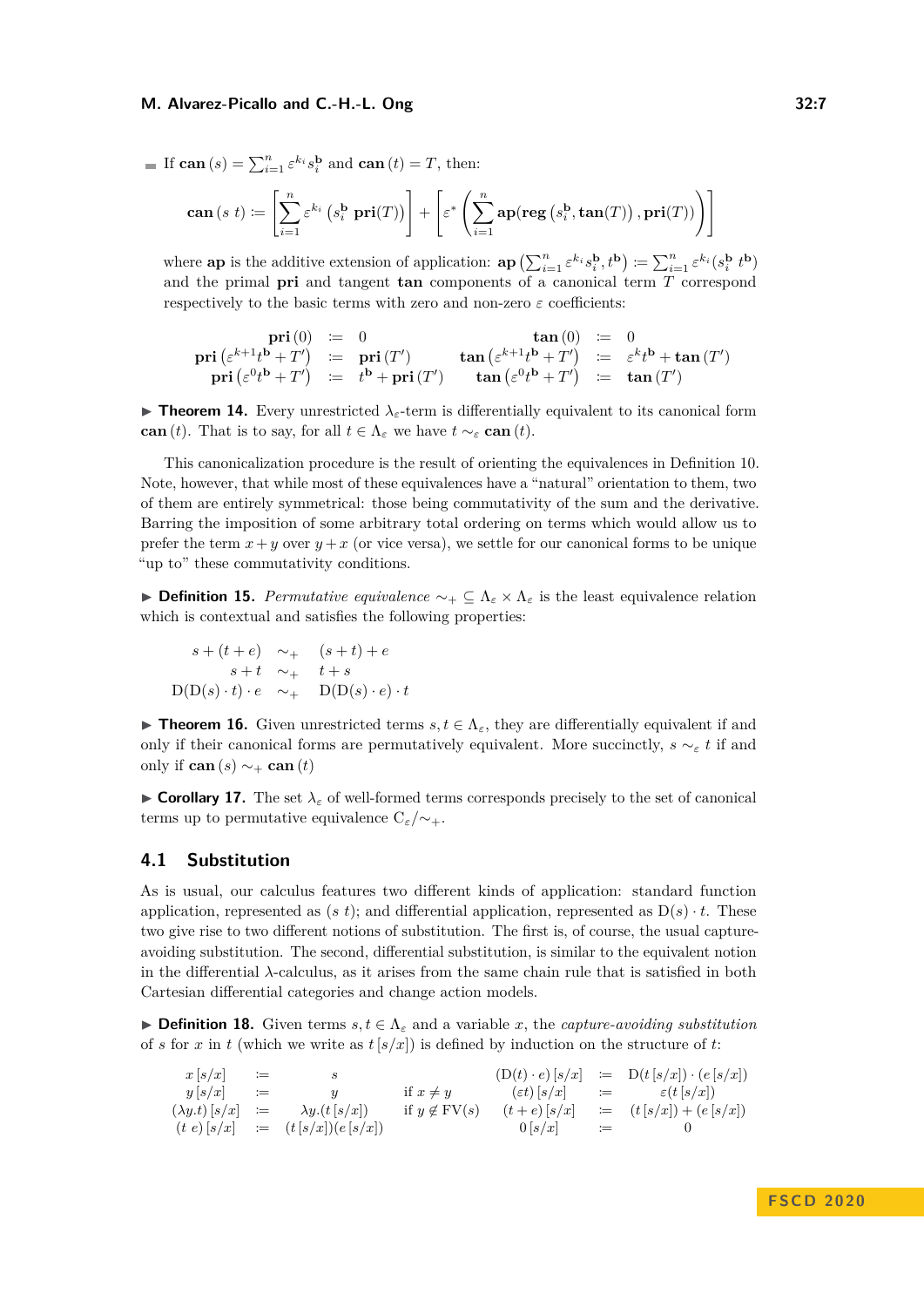**Proposition 19.** Capture-avoiding substitution respects differential equivalence. That is to say, whenever  $s \sim_{\varepsilon} s'$  and  $t \sim_{\varepsilon} t'$ , it is the case that  $t [s/x] \sim_{\varepsilon} t' [s'/x]$ .

**► Definition 20.** Given terms  $s, t \in \Lambda_{\varepsilon}$  and a variable *x* which is not free in *s* the differential *substitution* of *s* for *x* in *t*, which we write as  $\frac{\partial t}{\partial x}(s)$ , is defined by induction on the structure of *t*:

$$
\frac{\partial x}{\partial x}(s) := s
$$
\n
$$
\frac{\partial y}{\partial x}(s) := 0
$$
\nif  $x \neq y$   
\n
$$
\frac{\partial(\lambda y.t)}{\partial x}(s) := [D(t) \cdot (\frac{\partial e}{\partial x}(s)) e] + [\frac{\partial t}{\partial x}(s) (e[(x + \varepsilon s)/x])]
$$
\nif  $y \notin FV(s)$   
\n
$$
\frac{\partial(D(t) \cdot e)}{\partial x}(s) := D(t) \cdot (\frac{\partial e}{\partial x}(s)) + D(\frac{\partial t}{\partial x}(s)) \cdot (e[(x + \varepsilon s)/x])
$$
\n
$$
+ \varepsilon D(D(t) \cdot e) \cdot (\frac{\partial e}{\partial x}(s))
$$
\n
$$
\frac{\partial(\varepsilon t)}{\partial x}(s) := \varepsilon (\frac{\partial t}{\partial x}(s))
$$
\n
$$
\frac{\partial(t + e)}{\partial x}(s) := (\frac{\partial t}{\partial x}(s)) + (\frac{\partial e}{\partial x}(s))
$$
\n
$$
\frac{\partial(t + e)}{\partial x}(s) := 0
$$

We write  $\frac{\partial^k t}{\partial(x_1,\ldots,x_k)}(u_1,\ldots,u_k)$  to denote a sequence of nested differential substitutions.

Most of the cases of differential substitution are identical to those in the differential *λ*-calculus – our definition in fact coincides exactly with the original notion of differential substitution in e.g [\[12\]](#page-15-7), provided that one assumes the identity  $\varepsilon t = 0$  for all terms. This reflects the fact that every Cartesian differential category is in fact a Cartesian difference category with trivial infinitesimal extension.

All the differences in this definition stem from the failure of derivatives to be additive in the setting of Cartesian difference categories. Consider the case for  $\frac{\partial D(t) \cdot s}{\partial x}(e)$ , and remember that the "essence" of a derivative in the setting of difference categories lies in **[C***∂***[.0\]](#page-1-1)**, that is to say, if  $t(x)$  is a term with a free variable x, we seek our notion of differential substitution to satisfy a condition akin to Taylor's formula:

$$
t(x + \varepsilon y) \sim_{\varepsilon} t(x) + \varepsilon \frac{\partial t}{\partial x} (y)
$$

When the term *t* is a differential application, and assuming the above "Taylor's formula" holds for all of its subterms (which we will show later), this leads us to the following informal argument:

$$
D(t(x + \varepsilon y)) \cdot (s(x + \varepsilon y)) \sim_{\varepsilon} D(t(x) + \varepsilon \frac{\partial t}{\partial x}(y)) \cdot (s(x + \varepsilon y))
$$
  

$$
\sim_{\varepsilon} D(t(x)) \cdot (s(x)) + \varepsilon D(t(x)) \cdot (\frac{\partial s}{\partial x}(y)) + \varepsilon D(\frac{\partial t}{\partial x}(y)) \cdot (s(x + \varepsilon y))
$$
  

$$
+ \varepsilon^2 D(D(t(x)) \cdot (s(x))) \cdot (\frac{\partial s}{\partial x}(y))
$$

From this calculation, the differential substitution for this case arises naturally as it results from factoring out the  $\varepsilon$  and noticing that the resulting expression has precisely the correct shape to be Taylor's formula for the case of differential application. The case for standard application can be derived similarly, although the involved terms are simpler. Differential substitution verifies some useful properties, which we state below (mechanised proofs are available as part of the author's doctoral dissertation [\[1\]](#page-14-4), although the details are more cumbersome than enlightening).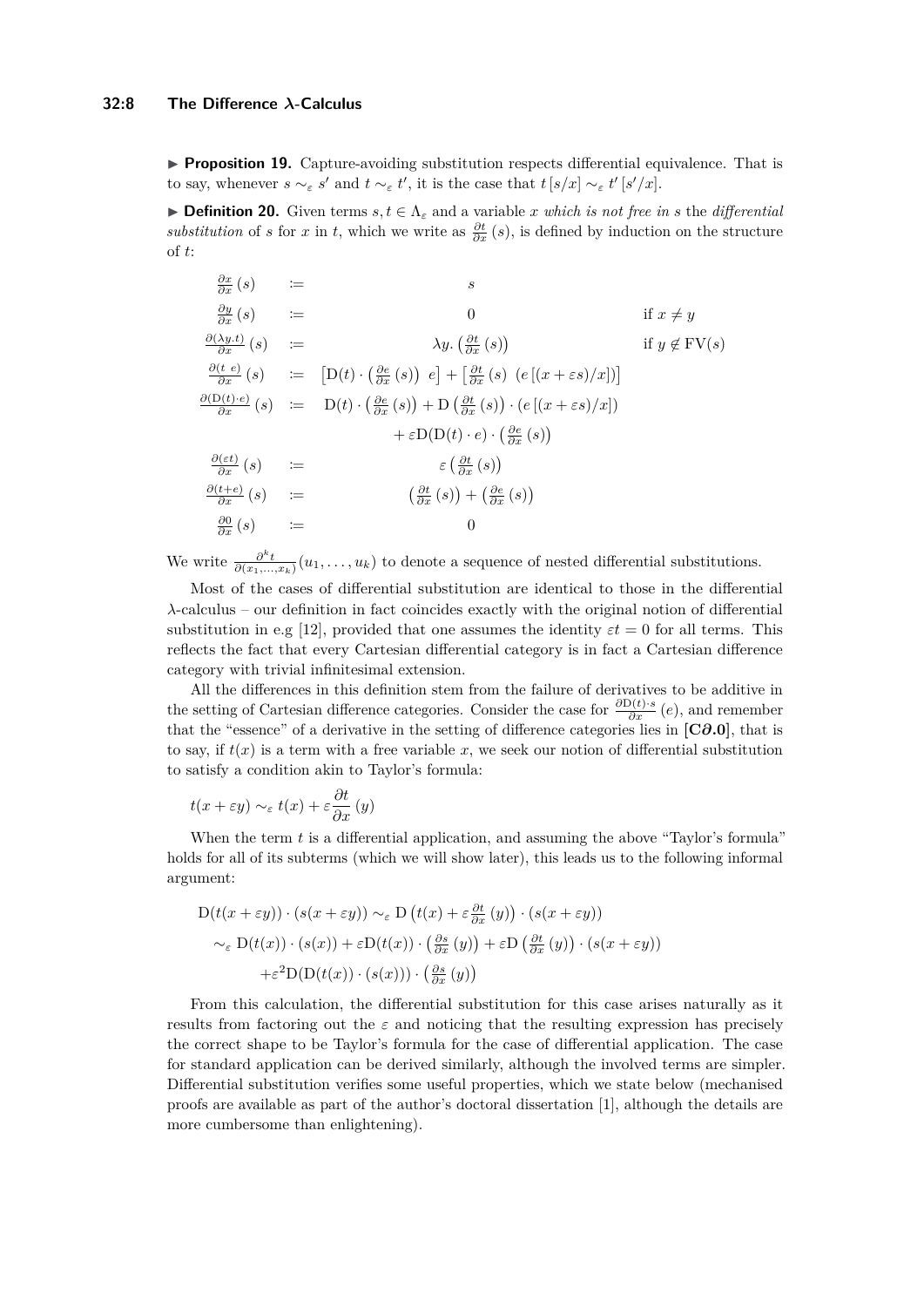**Proposition 21.** Differential substitution respects differential equivalence. That is to say, whenever  $s \sim_{\varepsilon} s'$  and  $t \sim_{\varepsilon} t'$ , it is the case that  $\frac{\partial t}{\partial x}(s) \sim_{\varepsilon} \frac{\partial t'}{\partial x}(s')$ .

- **► Proposition 22.** Whenever *x* is not free in *t*, then  $\frac{\partial t}{\partial x}(u) \sim_{\varepsilon} 0$ .
- **Proposition 23.** Whenever *x* is not free in  $u, v$ , then:

$$
\frac{\partial^2 t}{\partial x^2}(u,v) \sim_{\varepsilon} \frac{\partial^2 t}{\partial x^2}(v,u)
$$

As we have previously mentioned, the rationale behind our specific definition of differential substitution is that it should satisfy some sort of "Taylor's formula" (or rather, Kock-Lawvere formula), in the following sense:

<span id="page-8-0"></span>**Theorem 24.** For any unrestricted terms  $s, t, e$  and any variable  $x$  which does not appear free in *e*, we have

$$
s[(t+\varepsilon e)/x] \sim_{\varepsilon} s[t/x] + \varepsilon \left( \left( \frac{\partial s}{\partial x}(e) \right) [t/x] \right)
$$

We will often refer to the right-hand side of the above equivalence as the *Taylor expansion* of the corresponding term in the left-hand side.

One consequence of this "syntactic Taylor's formula" is that derivatives in the difference *λ*-calculus can be computed by a sort of quasi-automatic-differentiation algorithm: given an expression of the form  $\lambda x.s$ , its derivative at point *t* along *u* can be computed by reducing the differential application  $(D(\lambda x.s) \cdot (u))$  *t* which, as we shall see later, reduces (by definition) to  $\left(\frac{\partial s}{\partial x}(u)\right)[t/x]$ . Alternatively, we can simply evaluate  $(\lambda x.s)$   $(t + \varepsilon(u))$  to compute  $s[t + \varepsilon(u)/x]$  which, by Theorem [24](#page-8-0) is equivalent to  $s[t/x] + \varepsilon\left(\left(\frac{\partial s}{\partial x}(u)\right)[t/x]\right)$ . In an appropriate setting (i.e. one where subtraction of terms is allowed and  $\varepsilon$  admits an inverse) the derivative can then be extracted from this result by extracting the term under the *ε*. This process is remarkably similar to forward-mode automatic differentiation, where derivatives are computed by adding "perturbations" to the program input.

**Figurer 125.** Differential substitution is regular, that is, for any unrestricted terms  $s, u, v$ where  $x$  does not appear free in either  $u$  or  $v$ , we have:

$$
\frac{\partial s}{\partial x}(0) \sim_{\varepsilon} 0
$$

$$
\frac{\partial s}{\partial x}(u+v) \sim_{\varepsilon} \frac{\partial s}{\partial x}(u) + \left(\frac{\partial s}{\partial x}(v)\right)[x + \varepsilon u/x]
$$

## **4.2 The Operational Semantics of** *λ<sup>ε</sup>*

With the substitution operations we have introduced so far, we can now proceed to give a small-step operational semantics as a reduction system.

**► Definition 26.** The *one-step reduction relation*  $\frac{1}{2}$  $\frac{1}{2}$  $\frac{1}{2}$   $\sim$   $\subseteq$   $\Lambda_{\varepsilon} \times \Lambda_{\varepsilon}$  is the least contextual relation that contains the following reduction rules:

$$
\begin{array}{ccc} (\lambda x.t) \ s & \leadsto_{\beta} & t \ [s/x] \\ \mathcal{D}(\lambda x.t) \cdot s & \leadsto_{\partial} & \lambda x. \left(\frac{\partial t}{\partial x}(s)\right) \end{array}
$$

<span id="page-8-1"></span>While the one-step reduction rules for  $λ_ε$  may seem identical to those in the differential  $λ$ -calculus (compare [\[12,](#page-15-7) Section 3]), they are in fact not equivalent, as our notions of differential substitution and term equivalence differ substantially.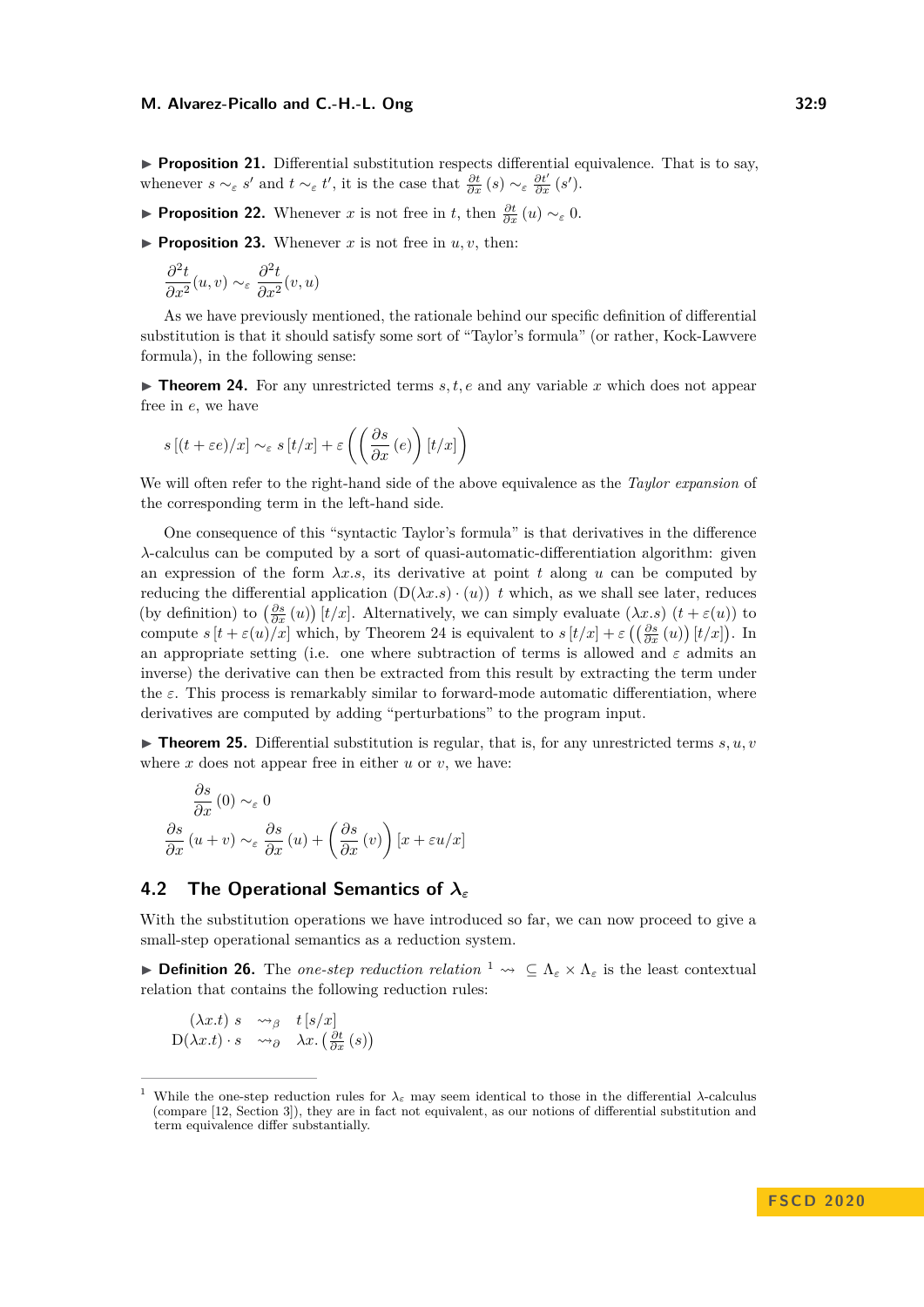#### **32:10 The Difference** *λ***-Calculus**

We write  $\rightsquigarrow^+$  to denote the transitive closure of  $\rightsquigarrow$ , and  $\rightsquigarrow^*$  to denote its transitive, reflexive closure.

The previous one-step reduction is defined as a relation from unrestricted terms to unrestricted terms, but it is not compatible with differential equivalence. That is to say, there may be differentially equivalent terms  $t \sim_{\varepsilon} t'$  such that  $t'$  can be reduced but  $t$  cannot. For example, consider the term  $(\lambda x.x + 0)$  0, which contains no  $\beta$ -redexes that can be reduced. This term is, however, equivalent to  $(\lambda x.x)$  0, which clearly reduces to 0. Fortunately the canonical form of a term *t* gives us a representative of *t* which is "maximally reducible", that is to say, whenever any representative of  $\underline{t}$  can be reduced to a representative of some  $\underline{t}'$ , then any canonical form  $\operatorname{can}(t)$  for  $t$  can be reduced to a representative of the same  $\underline{t}$ , possibly in zero reduction steps.

<span id="page-9-0"></span>**Theorem 27.** Reduction is compatible with canonicalization. That is to say, if  $s \rightarrow s'$ , then **can**  $(s) \rightsquigarrow^* s''$  for some  $s'' \sim_{\varepsilon} s'$ .

This result then legitimises our proposed "existential" definition of reduction of wellformed terms, as it shows that, in order to reduce a given term, it suffices to reduce its canonical form. It also gets rid of the "reducing zero" problem, as canonical forms do not contain "spurious" representations of zero.

**Definition 28.** Given well-formed terms  $\underline{s}, \underline{s'}$ , we say that  $\underline{s}$  *reduces to*  $\underline{s'}$  *in one step*, and write <u> $s \sim t$ </u>, whenever **can**  $(s) \sim s''$  and  $s'' \sim s'$ , for some canonical form **can**  $(s)$  of <u>s</u>.

**Proposition 29.** Whenever  $s \rightarrow s'$  then for any term *t* we have  $s + t \rightarrow s' + t$ . If  $t = t^*$  is an additive term, then additionally <u>s  $t^* \sim t^*$ </u>.

Furthermore, when  $t = t^{\mathbf{b}}$  is a basic term (in particular  $t^{\mathbf{b}}$  is not differentially equivalent to zero), we also have  $D(s) \cdot t \rightarrow b^+ D(s') \cdot t$ .

Conversely, whenever *s* is not differentially equivalent to zero and  $\underline{t} \rightarrow \underline{t}'$ , then <u>*s*</u>  $\underline{t} \rightarrow \underline{s} t'$ and  $D(s) \cdot t \underline{\leadsto}^+ D(s) \cdot t'.$ 

A proof of confluence for  $\lambda_{\varepsilon}$  is sketched in [A](#page-15-8)ppendix A This proof follows the standard Tait/Martin-Löf method by introducing a notion of parallel reduction on terms which is shown to have the diamond property although, due to the nature of our setting, the diamond property only holds up to differential equivalence.

 $\triangleright$  **Corollary 30.** The reduction relation  $\rightsquigarrow$  is confluent.

## **4.3 Encoding the Differential** *λ***-Calculus**

It is immediately clear, from simply inspecting the operational semantics for  $\lambda_{\varepsilon}$ , that it is closely related to the differential *λ*-calculus – indeed, every Cartesian differential category is a Cartesian difference category, and this connection should also be reflected in the syntax.

As it turns out, there is a clean translation that embeds  $\lambda_{\varepsilon}$  into the differential  $\lambda$ -calculus, which proceeds by deleting every term that contains an  $\varepsilon$ . The intuition behind this scheme should be apparent: every single differential substitution rule in  $\lambda_{\varepsilon}$  is identical to the corresponding case for the differential *λ*-calculus, once all the *ε* terms are cancelled out.

**Definition 31.** Given an unrestricted  $\lambda_{\varepsilon}$  term t, its  $\varepsilon$ -erasure is the differential  $\lambda$ -term [t] defined according to the rules in Figure [2.](#page-10-0)

**Proposition 32.** The erasure  $[t]$  is invariant under equivalence. That is to say, whenever  $t \sim_{\varepsilon} t'$ , it is the case that  $\lceil t \rceil = \lceil t' \rceil$ .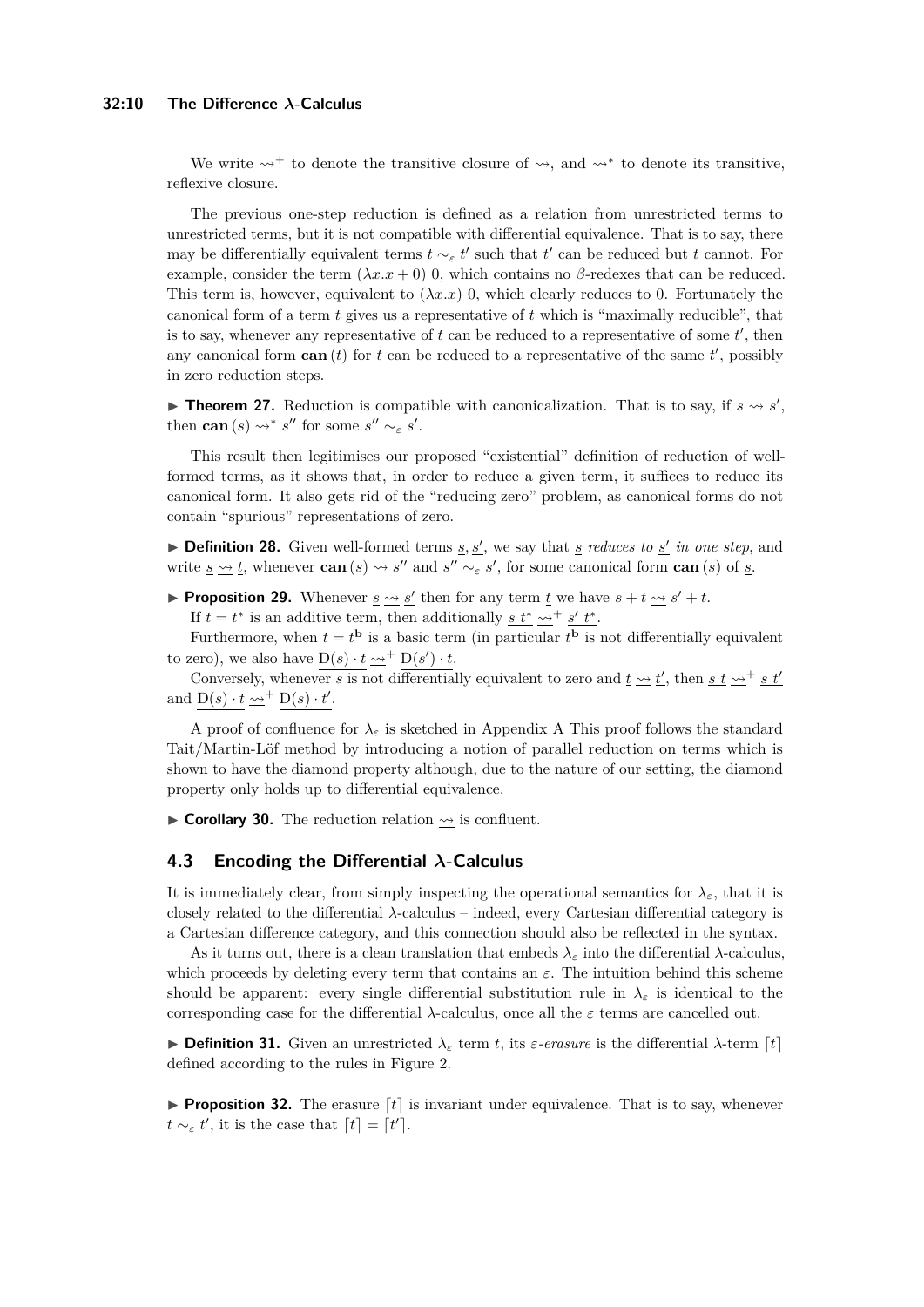<span id="page-10-0"></span>
$$
\begin{array}{rcl}\n[x] & := & x \\
[0] & := & 0 \\
[s+t] & := & [s] + [t] \\
[0, t] & := & [s] \times [t] \\
[x + t] & := & [s] + [t] \\
[0, t] & := & [s] \times [t] \\
[0, t] & := & [s] \times [t] \\
[0, t] & := & [s] \times [t] \\
[0, t] & := & [s] \times [t] \\
[0, t] & := & [s] \times [t] \\
[0, t] & := & [s] \times [t] \\
[0, t] & := & [s] \times [t] \\
[0, t] & := & [s] \times [t] \\
[0, t] & := & [s] \times [t] \\
[0, t] & := & [s] \times [t] \\
[0, t] & := & [s] \times [t] \\
[0, t] & := & [s] \times [t] \\
[0, t] & := & [s] \times [t] \\
[0, t] & := & [s] \times [t] \\
[0, t] & := & [s] \times [t] \\
[0, t] & := & [s] \times [t] \\
[0, t] & := & [s] \times [t] \\
[0, t] & := & [s] \times [t] \\
[0, t] & := & [s] \times [t] \\
[0, t] & := & [s] \times [t] \\
[0, t] & := & [s] \times [t] \\
[0, t] & := & [s] \times [t] \\
[0, t] & := & [s] \times [t] \\
[0, t] & := & [s] \times [t] \\
[0, t] & := & [s] \times [t] \\
[0, t] & := & [s] \times [t] \\
[0, t] & := & [s] \times [t] \\
[0, t] & := & [s] \times [t] \\
[0, t] & := & [s] \times [t] \\
[0, t] & := & [s] \times [t] \\
[0, t] & := & [s] \times [t] \\
[0, t] & := & [s] \times [
$$

**Figure 2** *ε*-erasure of a term *t*.

**Proposition 33.** Erasure is compatible with standard and differential substitution. That is to say, for any terms *s*, t and a variable x, we have  $\lceil s \lfloor t/x \rfloor = \lceil s \rceil \lfloor t \rceil / x \rfloor$  and  $\lceil \frac{\partial s}{\partial x}(t) \rceil =$ *∂*[s] ([t])

```
▶ Corollary 34. Whenever s \rightsquigarrow s', then \lceil s \rceil \rightsquigarrow^* \lceil s' \rceil.
```
These results form the syntactic obverse to the purely semantic correspondence between differential and difference categories [\[2,](#page-14-2) Proposition 1]: the former exhibits the differential *λ*-calculus as an instance of *λ<sup>ε</sup>* where the *ε* operator is "degenerate", whereas the later shows that every Cartesian differential category can be understood as a "degenerate" Cartesian difference category, in the same sense that the corresponding infinitesimal extension is just the zero map.

# **5 Simple Types for** *λ<sup>ε</sup>*

Much like the differential  $\lambda$ -calculus,  $\lambda_{\varepsilon}$  can be endowed with a system of simple types, built from a set of basic types using the usual function type constructor.

**Definition 35.** The set of *types* and *contexts* of the  $\lambda_{\varepsilon}$ -calculus is given by the following inductive definition:

Types:  $\sigma, \tau \coloneqq \mathbf{t} \mid \sigma \Rightarrow \tau$ Contexts:  $\Gamma \coloneqq \emptyset | \Gamma, x : \tau$ 

assuming a countably infinite set of basic types **t***,* **s** *. . .* is given.

The typing rules for the  $\lambda_{\varepsilon}$ -calculus are given in Figure [3](#page-10-1) below, and should not be in the least surprising, as they are identical to the typing rules for the differential *λ*-calculus, with the addition of a typing rule for the infinitesimal extension of a term. As one would expect, our type system enjoys all the "usual" structural properties and their proofs follow by straightforward induction on the typing derivation. Note, however, that all of these typing rules operate on unrestricted terms, rather than on well-formed terms, for reasons that we will clarify later.

<span id="page-10-1"></span>
$$
\frac{\Gamma+s:\tau \Rightarrow \sigma \qquad \Gamma \vdash t:\tau}{\Gamma \vdash (s t):\sigma} \qquad \frac{\Gamma,s:\tau \vdash t:\sigma}{\Gamma \vdash \lambda x.t:\sigma \Rightarrow \tau}
$$
\n
$$
\frac{\Gamma \vdash s:\tau \qquad \Gamma \vdash t:\tau}{\Gamma \vdash s+t:\tau} \qquad \frac{\Gamma \vdash t:\tau}{\Gamma \vdash \varepsilon t:\tau}
$$
\n
$$
\frac{\Gamma \vdash s:\tau \Rightarrow \sigma \qquad \Gamma \vdash t:\tau}{\Gamma \vdash D(s) \cdot t:\tau \Rightarrow \sigma}
$$

**Figure 3** Simple types for  $\lambda_{\varepsilon}$ .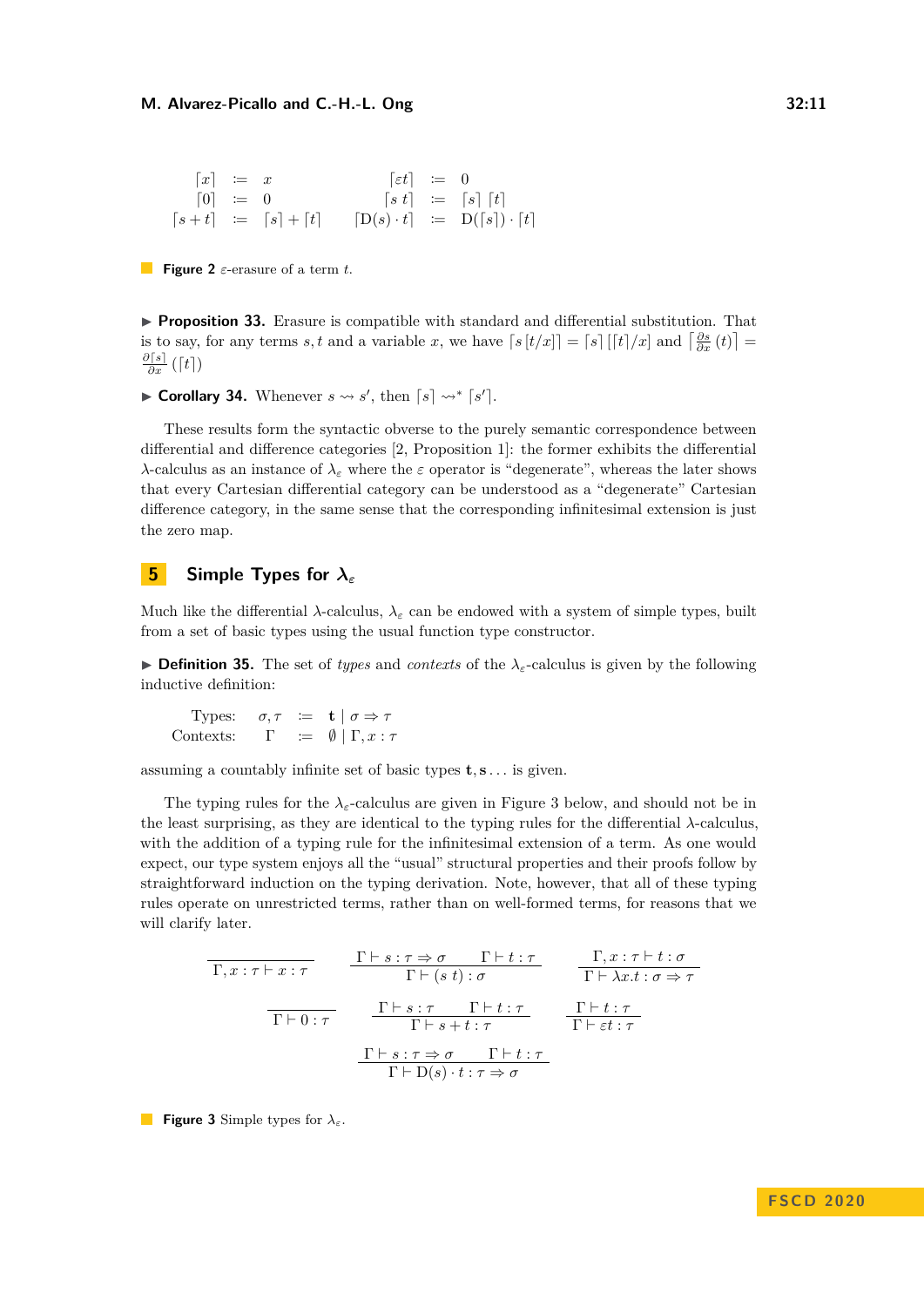#### **32:12 The Difference** *λ***-Calculus**

One property that fails to hold is uniqueness of typings: indeed the term 0 admits any type, as do terms such as  $0+0$  or  $(\lambda x.0)$  *y*. Typing judgements are nonetheless invertible. The following "standard" properties also hold, and can be proven by straightforward induction on the relevant typing derivation.

**Proposition 36** (Weakening). Whenever  $\Gamma \vdash t : \tau$ , then for any context  $\Sigma$  which is disjoint with  $\Gamma$  it is also the case that  $\Gamma, \Sigma \vdash t : \tau$ .

**Proposition 37** (Substitution). Whenever  $\Gamma, x : \tau \vdash s : \sigma$  and  $\Gamma \vdash t : \tau$ , we have:

(i)  $\Gamma \vdash s [t/x] : \sigma$ 

(ii)  $\Gamma, x : \tau \vdash \frac{\partial s}{\partial x}(t) : \sigma$ 

**Figure 10 Theorem 38** (Subject reduction). Whenever  $\Gamma \vdash t : \tau$  and  $t \leadsto t'$  then  $\Gamma \vdash t' : \tau$ .

Since we have defined well-formed terms as equivalence classes of unrestricted terms, we might ask if typing is compatible with this equivalence relation. The answer is unfortunately no, that is to say, there are ill-typed terms that are differentially equivalent to well-typed terms. In particular, the term (0 *t*) is differentially equivalent to the term 0, but while the later is trivially well-typed, the former will not be typable for many choices of *t* (for example, whenever  $t = (x, x)$ ). A weaker version of this property does hold, however, that makes use of canonicity.

**Proposition 39.** Whenever  $\Gamma \vdash t : \tau$ , then  $\Gamma \vdash \textbf{can}(t) : \tau$ , and furthermore whenever  $\Gamma \vdash \textbf{can}(t) : \tau$  then every canonical form of t admits the same type.

Before stating a progress theorem for  $\lambda_{\varepsilon}$ , we must point out one small subtlety, as the definition of reduction of unrestricted terms depends on the particular representation chosen for the term. For example, the terms  $((\lambda x.x) + 0)$  and  $(\lambda x.x)$  0 are equivalent, but the first one contains no *β*-redexes, whereas the second one reduces to 0 in one step. We can prove that progress holds for canonical terms, however, as those are "maximally reducible".

▶ **Definition 40.** A canonical term *T* is a *canonical value* whenever it is of the form

$$
T = \sum_{i=1}^{i} \varepsilon^{k_i} (\lambda x_i \cdot t_i)
$$

**Find Theorem 41** (Progress). Whenever a canonical term *T* admits a typing derivation  $\vdash T : \tau$ , then either *T* is a canonical value or there is some term  $t'$  with  $T \rightsquigarrow t'$ .

**Definition 42.** We extend typing judgements to well-formed terms by setting  $\Gamma \vdash t : \tau$ whenever  $\Gamma \vdash \textbf{can}(t) : \tau$ .

**► Corollary 43** (Subject reduction for well-formed terms). Whenever  $\Gamma \vdash t : \tau$  and  $t \rightarrow t'$ , then  $\Gamma \vdash t' : \tau.$ 

**Example 14** (Progress for well-formed terms). Whenever Γ  $\frac{\textbf{r}}{\textbf{r}}$  is *τ* then either  $\textbf{t} \rightarrow \textbf{t}'$  or every canonical form  $\operatorname{can}(t)$  is a canonical value.

Finally, strong normalisation can be shown by a proof similar to Ehrhard and Regnier's [\[12\]](#page-15-7) and Vaux's [\[17\]](#page-15-5), which themselves proceed by an argument similar to the standard reducibility candidates method. We defer the details to Appendix [B.](#page-17-0)

▶ **Theorem 45** (Strong normalisation). Whenever a closed well-formed term is typable with type  $\underline{\vdash} t : \tau$ , it is strongly normalising.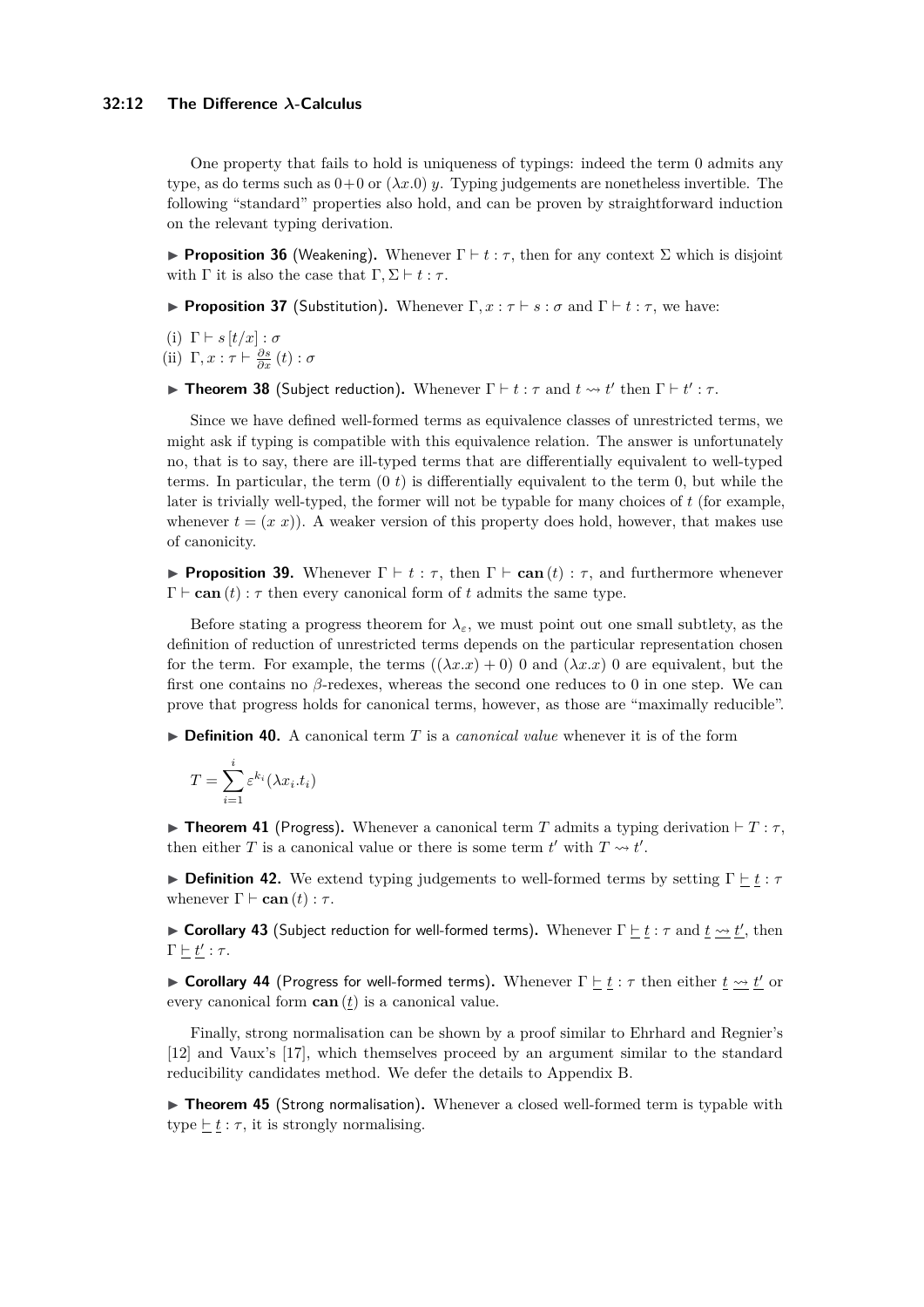# **6 Semantics**

It is a well-known result that the simply-typed differential *λ*-calculus can be soundly interpreted in any differential  $\lambda$ -category, that is to say, any Cartesian differential category where differentiation "commutes with" abstraction (in the sense of [\[9,](#page-15-3) Definition 4.4]).

The exact same result holds for the difference *λ*-calculus and difference *λ*-categories. In what follows we will consider a fixed difference *λ*-category **C**, and proceed to define interpretations for the types, contexts and terms of the simply-typed  $\lambda_{\varepsilon}$ -calculus.

**Definition 46.** Given a **t**-indexed family of objects  $O_t$ , we define the interpretation  $\llbracket \tau \rrbracket$  of a type  $\tau$  by induction on its structure by setting  $[\![\mathbf{t}]\!] := O_{\mathbf{t}}, [\![\sigma \Rightarrow \tau]\!] := [\![\sigma]\!] \Rightarrow [\![\tau]\!]$ . We lift the interpretation of types to contexts in the usual way. Or, more formally, we have:  $\llbracket \cdot \rrbracket := \mathbf{1}$ ,  $\llbracket \Gamma, x : \tau \rrbracket \coloneqq \llbracket \Gamma \rrbracket \times \llbracket \tau \rrbracket.$ 

As is the case in differential *λ*-categories, we can define a "differential substitution" operator on the semantic side. This operator is akin to post-composition with a partial derivative, and can be defined as follows.

<span id="page-12-1"></span> $\blacktriangleright$  **Definition 47.** Given morphisms  $s : A \times B \to C, u : A \to B$ , we define their *differential composition*  $s \star u : A \times B \to C$  by  $s \star u := \partial [s] \circ \langle id_{A \times B}, \langle 0_A, u \circ \pi_1 \rangle \rangle$ 

**Definition 48.** Given a well-typed unrestricted  $\lambda$ <sub>*ε*</sub>-term  $\Gamma \vdash t : \tau$ , we define its interpretation  $\llbracket t \rrbracket : \llbracket \Gamma \rrbracket \to \llbracket \tau \rrbracket$  inductively as in Figure [4](#page-12-0) below. When  $\Gamma$  and  $\tau$  are irrelevant or can be inferred from the context, we will simply write  $\llbracket t \rrbracket$ .

<span id="page-12-0"></span>
$$
\begin{array}{rcl}\n\left[ (x_i : \tau_i)_{i=1}^n \vdash x_k : \tau_k \right] & := & \pi_2 \circ \pi_1^{n-k} & : \prod_{i=1}^n \left[ \tau_i \right] \to \left[ \tau_k \right] \\
& \left[ \Gamma \vdash 0 : \tau \right] & := & 0 & : \left[ \Gamma \right] \to \left[ \tau \right] \\
\left[ \Gamma \vdash s + t : \tau \right] & := & \left[ s \right] + \left[ t \right] & : \left[ \Gamma \right] \to \left[ \tau \right] \\
\left[ \Gamma \vdash \varepsilon t : \tau \right] & := & \varepsilon \left[ t \right] & : \left[ \Gamma \right] \to \left[ \tau \right] \\
\left[ \Gamma \vdash \lambda x . t : \sigma \Rightarrow \tau \right] & := & \Lambda \left[ t \right] & : \left[ \Gamma \right] \to \left[ \sigma \right] \Rightarrow \left[ \tau \right] \\
\left[ \Gamma \vdash (s \ t) : \tau \right] & := & \mathbf{e} \mathbf{v} \circ \left( \left[ s \right], \left[ t \right] \right\rangle & : \left[ \Gamma \right] \to \left[ \tau \right] \\
\left[ \Gamma \vdash \mathbf{D} (s) \cdot t : \sigma \Rightarrow \tau \right] & := & \Lambda \left( \Lambda^{-} \left( \left[ s \right] \right) \star \left[ t \right] \right) & : \left[ \Gamma \right] \to \left[ \tau \right]\n\end{array}
$$

**Figure 4** Interpreting *λ<sup>ε</sup>* in **C**.

**Find Theorem 49.** Whenever  $s \sim_{\varepsilon} t$  are equivalent unrestricted terms that admit typing derivations  $\Gamma \vdash s : \tau$  and  $\Gamma \vdash t : \tau$ , then their interpretations are identical, that is to say:

 $\Vert \Gamma \vdash s : \tau \Vert = \Vert \Gamma \vdash t : \tau \Vert$ 

**Definition 50.** Given well-formed terms <u>*s*, *s'*</u>, we define the equivalence relation  $\sim_{\beta\partial}$  as the least contextual equivalence relation that contains the one-step reduction relation  $\sim$ .

**Frame 51.** The interpretation [.] is *sound*, that is to say, whenever  $\underline{s} \sim_{\beta \partial} \underline{s'}$  then  $[s] = [s']$ , independently of the choice of representatives *s*, *s'*.

**Proof.** Straightforward consequence of the results in Appendix [C.](#page-18-0)

**Definition 52.** Recall that a simply-typed theory is a collection of equational judgements of the form  $\Gamma \vdash s = t : \sigma$  where  $\Gamma \vdash s : \sigma$  and  $\Gamma \vdash t : \sigma$  are derivable. We say that a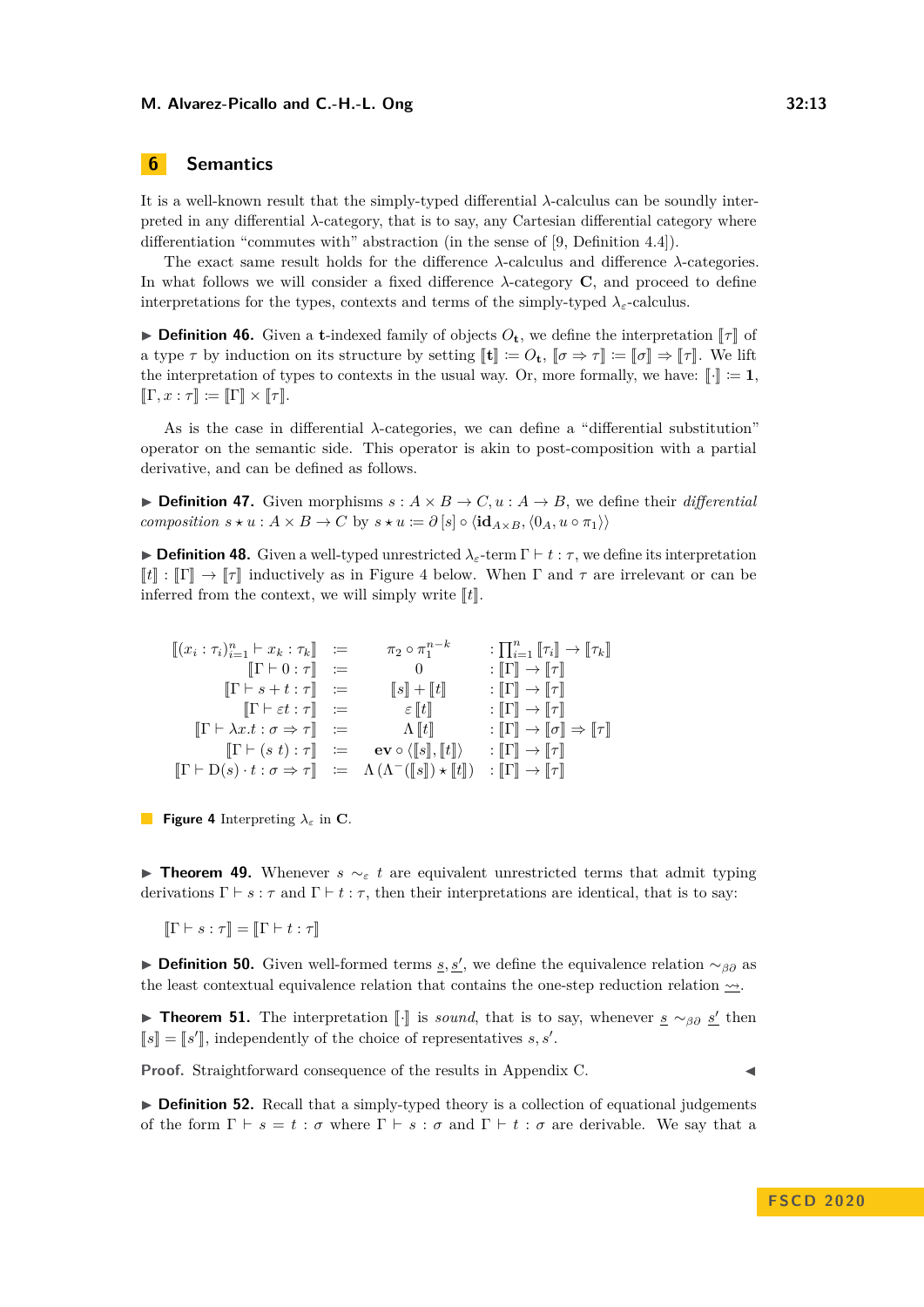simply-typed theory is a *difference λ-theory* if it is closed under all rules in the system *λ*<sup> $\times$ </sup> *βη∂* (comprising the contextual rules for all the constructs of the  $\lambda$ <sup>*ε*</sup>-calculus augmented by products,  $\sim_{\varepsilon}$  equivalence, and the surjective pairing,  $\beta$ ,  $\eta$  and  $\partial$  laws, and last being the equational version of  $\rightsquigarrow_{\partial}$ ).

Given an interpretation  $\llbracket \cdot \rrbracket_M$  of  $\lambda_\varepsilon$  in **C**, we say that  $\mathcal{M} = \llbracket \cdot \rrbracket_M$  is a *model* of a difference *λ*-theory  $\mathscr T$  if for every typed equational judgement  $\Gamma \vdash s = t : \sigma$  in  $\mathscr T$ , we have that  $\llbracket \Gamma \vdash s : \sigma \rrbracket_{\mathcal{M}}$  and  $\llbracket \Gamma \vdash t : \sigma \rrbracket_{\mathcal{M}}$  are the same morphism.

A model homomorphism  $h : \mathcal{M} \to \mathcal{N}$  is given by isomorphisms  $h_t : [\![\mathbf{t}]\!]_{\mathcal{M}} \to [\![\mathbf{t}]\!]_{\mathcal{N}}$  for each basic type **t**, and  $h_{\sigma \times \tau} := h_{\sigma} \times h_{\tau}$ , and

$$
h_{\sigma \Rightarrow \tau} \coloneqq h_{\sigma}^{-1} \Rightarrow h_{\tau} \coloneqq \Lambda(h_{\tau} \circ \mathbf{ev} \circ (\mathbf{id} \times h_{\sigma}^{-1})).
$$

We write  $\text{Mod}_{\text{Dif}\lambda}(\mathscr{T}, \mathbf{C})$  for the category whose objects are all models of difference *λ*-theory T in a difference *λ*-category **C**, and whose morphisms are model homomorphisms.

**► Definition 53.** Let **C** and **D** be difference  $\lambda$ -categories. We say that a functor  $F: \mathbf{C} \to \mathbf{D}$ is a *difference*  $\lambda$ -*functor* if *F* preserves the following:

- additive structure:  $F(f+g) = F(f) + F(g)$ , and  $F(0) = 0$
- infinitesimal extension:  $F(\varepsilon(f)) = \varepsilon(F(f))$
- products via the isomorphism  $\Phi := \langle F(\pi_1), F(\pi_2) \rangle$
- exponentials via the isomorphism  $\Psi := \Lambda(F(\mathbf{ev}) \circ \Phi)$
- difference combinator:  $F(\partial [f]) = \partial [F(f)] \circ \Phi$ .

We write  $\text{Diff}\lambda\text{-Func}(\mathbf{C}, \mathbf{D})$  for the category of difference  $\lambda\text{-functors} \mathbf{C} \to \mathbf{D}$  and natural isomorphisms.

**Definition 54.** Given a difference  $\lambda$ -theory  $\mathscr{T}$ , we say that a category, denoted  $\text{Cl}(\mathscr{T})$ , is *classifying* if there is a model of the theory in  $Cl(\mathcal{T})$ , and this model is "generic", meaning that for every differential  $\lambda$ -category **D**, there is a natural equivalence

<span id="page-13-0"></span>
$$
\mathsf{Dif}\lambda\text{-}\mathsf{Func}(\mathbf{Cl}(\mathscr{T}),\mathbf{D})\simeq\mathsf{Mod}_{\mathsf{Dif}\lambda}(\mathscr{T},\mathbf{D}).\tag{1}
$$

The classifying category (unique up to isomomrphism) is the "smallest" in the sense that given a model of the theory  $\llbracket \cdot \rrbracket_{\mathbf{D}}$  in a difference  $\lambda$ -category  $\mathbf{D}$ , there is a difference  $\lambda$ -functor  $F: Cl(\mathscr{T}) \to \mathbf{D}$  such that the interpretation  $\llbracket \cdot \rrbracket_{\mathbf{D}}$  can be factored through the canonical interpretation in the classifying category, i.e.,  $\llbracket \cdot \rrbracket_{\mathbf{D}} = F \circ \llbracket \cdot \rrbracket_{\mathbf{Cl}(\mathscr{T})}$ .

**Conjecture 6.1** (Completeness). Every difference  $\lambda$ -theory  $\mathscr T$  has a classifying difference  $\lambda$ -category  $Cl(\mathscr{T})$ .

# **7 Future Work**

We have defined here the difference *λ*-calculus, which generalises the differential *λ*-calculus in exactly the same manner as Cartesian difference categories generalise their differential counterpart. While this calculus is of theoretical interest, it lacks most practical features, such as iteration or conditionals, and it is not immediately obvious how to extend it with these. It is not clear, for example, precisely when iteration combinators are differentiable in the difference category sense.

The problem of iteration is closely related to integration, which is itself the focus of current work on the differential side [\[10,](#page-15-9) [15\]](#page-15-10). Indeed, consider a hypothetical extension of the difference  $\lambda$ -calculus equipped with a type of natural numbers (with the identity as its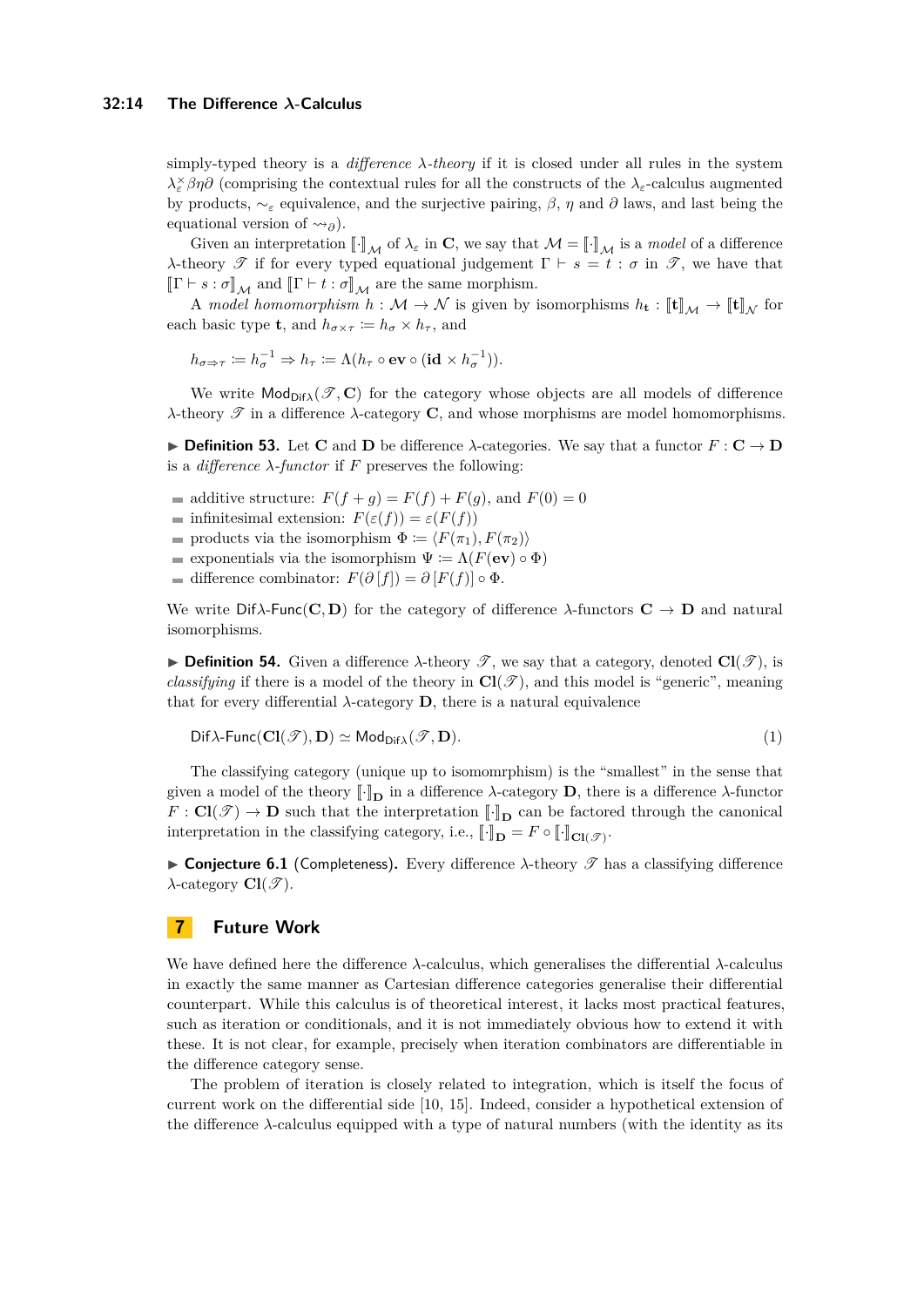corresponding infinitesimal extension, that is to say,  $\varepsilon_N = \mathbf{id}_N$ ). How should an iteration operator **iter** be defined? The straightforward option would be to give it the usual behavior, that is to say:

**iter**  $\mathbf{Z} \times s \longrightarrow z$ **iter** (**S** *n*) *z s*  $\rightsquigarrow$  *s* (**iter** *n z s*)

These reduction rules entail that every object involved must be complete, that is to say, for every *s, t* : *A*, there is some  $u : A$  with  $s + \varepsilon(u) = t$  – such an element is given by the term  $((D(\lambda n. \textbf{iter} n s (\lambda x. t)) \cdot (\mathbf{S} \mathbf{Z})) \mathbf{Z}).$ 

This would rule out a number of interesting models and so it seems unsatisfactory. An alternative is to define the iteration operator by:

\n
$$
\text{iter } \mathbf{Z} \, z \, s \quad \leadsto \quad z
$$
\n

\n\n $\text{iter } (\mathbf{S} \, n) \, z \, s \quad \leadsto \quad (\text{iter } n \, z \, s) + \varepsilon (s \, (\text{iter } n \, z \, s))$ \n

Fixed *z*, *s*, and defining the map  $\mu(n) :=$  **iter** *n z s*, its derivative  $D[\mu](n, S Z)$  is precisely  $s(\mu(n))$ . Or, in other words, the function  $\mu : \mathbb{N} \to A$  is a "curve" which starts at *z* and whose derivative at a given point *n* is  $s(\mu(n))$  – this boils down to stating that the curve  $\mu$  is an integral curve for the vector field *s* satisfying the initial condition  $\mu(\mathbf{Z}) = z!$ . Hence it may be possible to understand iteration as a discrete counterpart of the Picard-Lindelöf theorem, which states that such integral curves always exist (locally).

It would be of great interest to extend  $\lambda_{\varepsilon}$  with an interation operator and give its semantics in terms of differential (or difference) equations. Studying recurrence equations using the language of differential equations is a very useful tool in discrete analysis; for example, one can treat the recursive definition of the Fibonacci sequence as a discrete ODE and use differential equation methods to find a closed-form solution. We believe that in a language which frames iteration in such terms may be amenable to optimisation by similar analytic methods.

#### **References**

- <span id="page-14-4"></span>**1** Mario Alvarez-Picallo. Change actions: from incremental computation to discrete derivatives, 2020. [arXiv:2002.05256](http://arxiv.org/abs/2002.05256).
- <span id="page-14-2"></span>**2** Mario Alvarez-Picallo and Jean-Simon P. Lemay. Cartesian difference categories. In *International Conference on Foundations of Software Science and Computation Structures*, page to appear. Springer, 2020.
- <span id="page-14-5"></span>**3** Mario Alvarez-Picallo and Jean-Simon Pacaud Lemay. Cartesian difference categories: Extended report, 2020. [arXiv:2002.01091](http://arxiv.org/abs/2002.01091).
- <span id="page-14-1"></span>**4** Mario Alvarez-Picallo and C.-H. Luke Ong. Change actions: models of generalised differentiation. In *International Conference on Foundations of Software Science and Computation Structures*, pages 45–61. Springer, 2019.
- <span id="page-14-0"></span>**5** Mario Alvarez-Picallo, Michael Peyton-Jones, Alexander Eyers-Taylor, and C.-H. Luke Ong. Fixing incremental computation. In *European Symposium on Programming*. Springer, 2019. in press.
- <span id="page-14-7"></span>**6** P Arrighi and G Dowek. Linear-algebraic lambda-calculus: higher-order, encodings and confluence in A. Voronkov, Rewriting techniques and applications. *Lecture Notes in Computer Science, Springer-Verlag*, 2008.
- <span id="page-14-6"></span>**7** Pablo Arrighi and Gilles Dowek. A computational definition of the notion of vectorial space. *Electronic Notes in Theoretical Computer Science*, 117:249–261, 2005.
- <span id="page-14-3"></span>**8** Richard F. Blute, J. Robin B. Cockett, and Robert A. G. Seely. Cartesian differential categories. *Theory and Applications of Categories*, 22(23):622–672, 2009.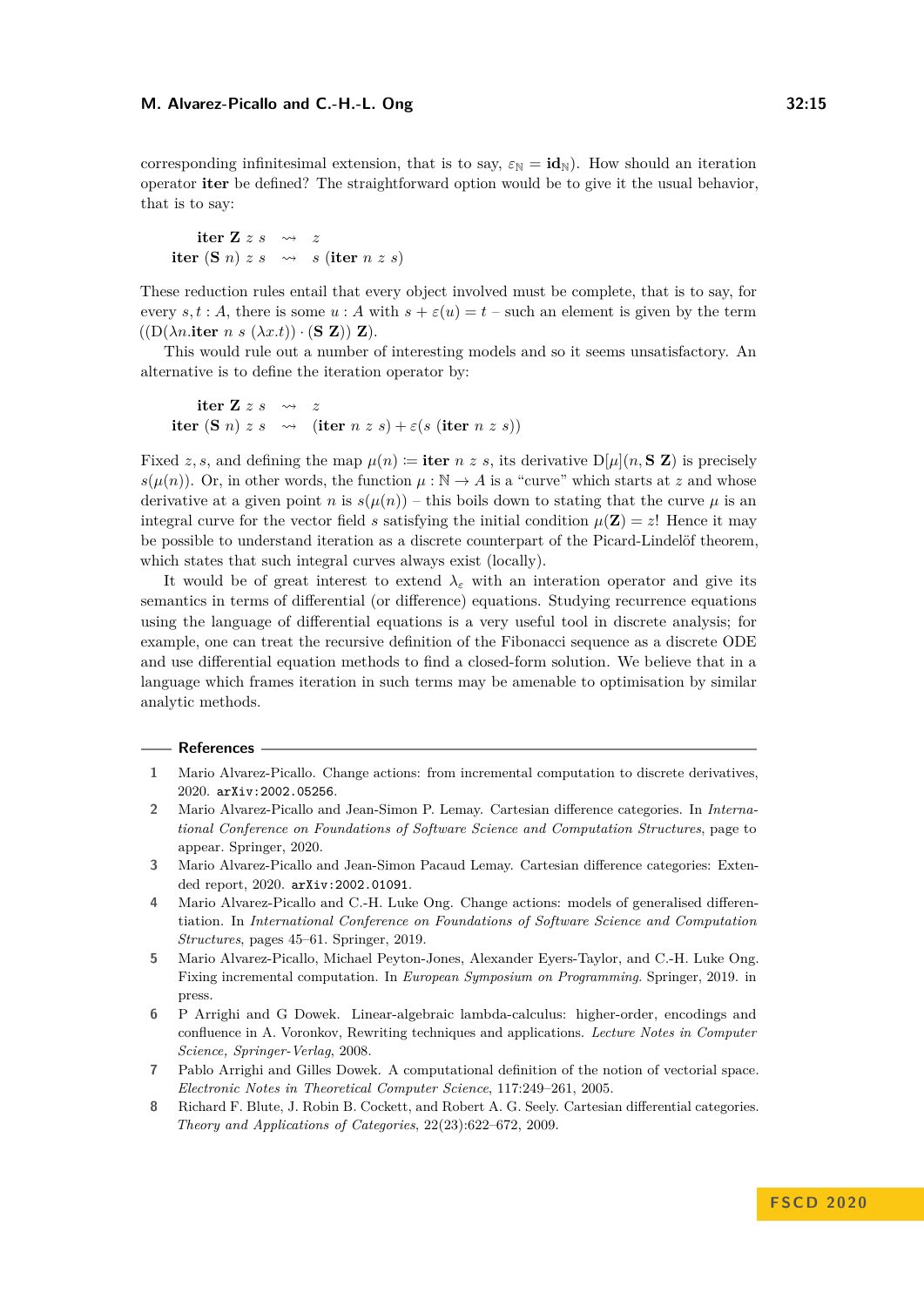## **32:16 The Difference** *λ***-Calculus**

- <span id="page-15-3"></span>**9** Antonio Bucciarelli, Thomas Ehrhard, and Giulio Manzonetto. Categorical models for simply typed resource calculi. *Electronic Notes in Theoretical Computer Science*, 265:213–230, 2010.
- <span id="page-15-9"></span>**10** J Robin B Cockett and J-S Lemay. Integral categories and calculus categories. *Mathematical Structures in Computer Science*, 29(2):243–308, 2019.
- <span id="page-15-2"></span>**11** Thomas Ehrhard. An introduction to differential linear logic: proof-nets, models and antiderivatives. *Mathematical Structures in Computer Science*, 28(7):995–1060, 2018.
- <span id="page-15-7"></span>**12** Thomas Ehrhard and Laurent Regnier. The differential lambda-calculus. *Theoretical Computer Science*, 309(1-3):1–41, 2003. [doi:10.1016/S0304-3975\(03\)00392-X](https://doi.org/10.1016/S0304-3975(03)00392-X).
- <span id="page-15-1"></span>**13** Thomas Ehrhard and Laurent Regnier. Uniformity and the Taylor expansion of ordinary lambda-terms. *Theoretical Computer Science*, 403(2):347–372, 2008.
- <span id="page-15-0"></span>**14** René Lavendhomme. *Basic concepts of synthetic differential geometry*, volume 13. Springer Science & Business Media, 2013.
- <span id="page-15-10"></span>**15** Jean-Simon Pacaud Lemay. Exponential functions in cartesian differential categories. *arXiv preprint arXiv:1911.04790*, 2019.
- <span id="page-15-4"></span>**16** Giulio Manzonetto. What is a Categorical Model of the Differential and the Resource *λ*-Calculi? *Mathematical Structures in Computer Science*, 22(03):451–520, 2012.
- <span id="page-15-5"></span>**17** Lionel Vaux. *λ*-calculus in an algebraic setting. *unpublished note*, 2006.
- <span id="page-15-6"></span>**18** Lionel Vaux. The algebraic lambda calculus. *Mathematical Structures in Computer Science*, 19(05):1029–1059, 2009.

# <span id="page-15-8"></span>**A Confluence**

The following lemmas relate differential substitution and standard substitution, and will be of much use later.

**Lemma 55.** Whenever  $x, y$  are (distinct) variables then for any unrestricted terms  $t, u, v$ where  $x$  is not free in  $v$  we have:

$$
\left(\frac{\partial t}{\partial x} \left(u\right)\right) \left[v/y\right] = \frac{\partial t \left[v/y\right]}{\partial x} \left(u \left[v/y\right]\right)
$$

**Lemma 56.** Whenever  $x, y$  are (distinct) variables, with  $y$  not free in either  $u, v$ , we have:

$$
\frac{\partial t\left[v/y\right]}{\partial x}\left(u\right) \sim_{\varepsilon} \left(\frac{\partial t}{\partial x}\left(u\right)\right)\left[\left(v\left[x+\varepsilon u/x\right]\right)/y\right] + \left(\frac{\partial t}{\partial y}\left(\frac{\partial v}{\partial x}\left(u\right)\right)\right)\left[v/y\right]
$$

<span id="page-15-11"></span>▶ **Definition 57.** The *parallel reduction* relation between (unrestricted) terms is defined according to the deduction rules in Figure [5.](#page-15-11)

$$
(\widetilde{\omega}_{x}) \frac{1}{x \widetilde{\omega}_{x}^{2}} \widetilde{x} \widetilde{x} \widetilde{x} \widetilde{x} \widetilde{x} \widetilde{x} \widetilde{x} \widetilde{x} \widetilde{x} t' \widetilde{x} \widetilde{x} t' \widetilde{x} \widetilde{x} t' \widetilde{x} \widetilde{x} t' \widetilde{x} \widetilde{x} t' \widetilde{x} \widetilde{x} t' \widetilde{x} \widetilde{x} t' \widetilde{x} \widetilde{x} t' \widetilde{x} \widetilde{x} t' \widetilde{x} \widetilde{x} t' \widetilde{x} \widetilde{x} t' \widetilde{x} \widetilde{x} t' \widetilde{x} \widetilde{x} t' \widetilde{x} \widetilde{x} t' \widetilde{x} \widetilde{x} t' \widetilde{x} \widetilde{x} t' \widetilde{x} \widetilde{x} t' \widetilde{x} \widetilde{x} t' \widetilde{x} \widetilde{x} t' \widetilde{x} \widetilde{x} t' \widetilde{x} \widetilde{x} t' \widetilde{x} \widetilde{x} t' \widetilde{x} \widetilde{x} t' \widetilde{x} \widetilde{x} t' \widetilde{x} \widetilde{x} t' \widetilde{x} \widetilde{x} t' \widetilde{x} \widetilde{x} t' \widetilde{x} \widetilde{x} \widetilde{x} t' \widetilde{x} \widetilde{x} \widetilde{x} t' \widetilde{x} \widetilde{x} \widetilde{x} t' \widetilde{x} \widetilde{x} \widetilde{x} t' \widetilde{x} \widetilde{x} \widetilde{x} \widetilde{x} t' \widetilde{x} \widetilde{x} \widetilde{x} \widetilde{x} t' \widetilde{x} \widetilde{x} \widetilde{x} t' \widetilde{x} \widetilde{x} \widetilde{x} t' \widetilde{x} \widetilde{x} \widetilde{x} t' \widetilde{x} \widetilde{x} \widetilde{x} t' \widetilde{x} \widetilde{x} \widetilde{x} t' \widetilde{x} \widetilde{x} \widetilde{x} t' \widetilde{x} \widetilde{x} \widetilde{x} t' \widetilde{x} \widetilde{x} t' \widetilde{x} \widetilde{x} \widetilde{x} t' \widetilde{x}
$$

**Figure 5** Parallel reduction rules for *λε*.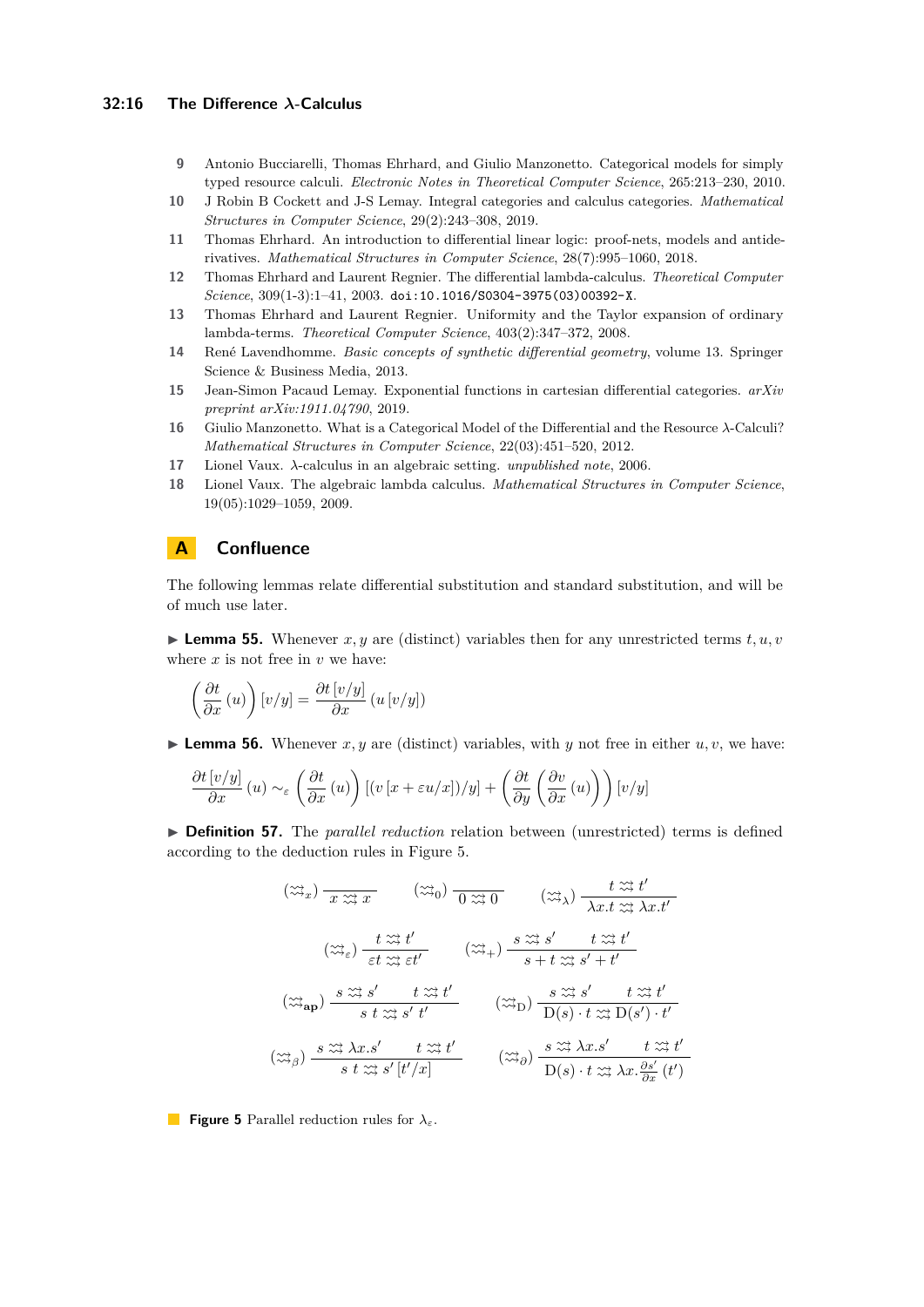The parallel reduction relation can be extended to well-formed terms by setting  $\underline{t} \stackrel{\sim}{\approx} \underline{t}'$ whenever **can** (*t*)  $\approx$  *t*" with  $t'' \sim_{\varepsilon} t'$  for some canonical form of <u>*t*</u>.

 $\triangleright$  Remark 58. Our definition of parallel reduction differs slightly from the usual in the rule ( *<sup>β</sup>* ), which allows reducing a newly-formed *λ*-abstraction. This is necessary because our calculus contains terms of the shape  $(D(\lambda x.s) \cdot u)$  *t*, which we need to parallel reduce in a single step to  $\left(\frac{\partial s}{\partial x}(u)\right)[t/x]$ . The original presentation of the differential *λ*-calculus opted instead for adding an extra parallel reduction rule to allow for the case of reducing an abstraction under a differential application. Similarly, our rule  $(\gg_{\partial})$  allows reducing terms of the form  $D(D(\lambda x.s) \cdot u) \cdot v$  in a single step.

One convenient property of the parallel reduction relation lies in its relation to canonical forms. As we saw in Theorem [27,](#page-9-0) canonical forms are "maximally reducible", but don't respect the number of reduction steps. This is no longer the case for parallel reduction: the process of canonicalization only duplicates regexes "in parallel" (that is, by copying them onto multiple separate summands) or in a "parallelizable series" (i.e. a differential application may be regularized into a term of the form  $D(D(\ldots) \cdot u) \cdot v$ , which can be entirely reduced in a single parallel reduction step).

**Fine Theorem 59.** Whenever  $s \ncong s'$ , then  $\operatorname{can}(s) \ncong s''$  for some  $s'' \sim_{\varepsilon} s'$ .

We also state the following standard properties of parallel reduction, all of which can be proven by straightforward induction on the term.

**Lemma 60.** Parallel reduction sits between one-step and many-step reduction. That is to say:  $\rightsquigarrow \subseteq \stackrel{\sim}{\approx} \subseteq \rightsquigarrow^*$ , and furthermore  $\underline{\rightsquigarrow} \subseteq \stackrel{\sim}{\approx} \subseteq \stackrel{\sim}{\rightsquigarrow^*}$ .

**Lemma 61.** The parallel reduction relation is contextual. In particular, every term parallel-reduces to itself.

**Lemma 62.** Parallel reduction cannot introduce free variables. That is to say: whenever  $t \nleftrightarrow t'$ , we have  $\text{FV}(t') \subseteq \text{FV}(t)$ .

**Lemma 63.** Whenever  $\lambda x. t \approx u$ , it must be the case that  $u = \lambda x. t'$  and  $t \approx t'$ .

**Lemma 64.** Whenever  $s \approx s'$  and  $t \approx t'$  then  $s[t/x] \approx s'[t'/x]$ , and furthermore there is some *w* with  $\frac{\partial s}{\partial x}(t) \n\approx w \sim_{\varepsilon} \frac{\partial s'}{\partial x}(t').$ 

We first prove that parallel reduction has the diamond property when applied to canonical terms, taking care that it holds up to differential equivalence (note that, much like one-step reduction, the result of parallel-reducing a canonical term need not be canonical). For this, we introduce the usual notion of a full parallel reduct of a term.

I **Definition 65.** Given an unrestricted term *t*, its *full parallel reduct t*<sup>↓</sup> is defined inductively by:

$$
x_{\downarrow} := x \qquad (\lambda x.t)_{\downarrow} := \lambda x.(t_{\downarrow})
$$
  
\n
$$
(et)_{\downarrow} := \varepsilon(t_{\downarrow}) \qquad (s t)_{\downarrow} := \begin{cases} e[t_{\downarrow}/x] & \text{if } s_{\downarrow} = \lambda x.e \\ (s_{\downarrow}) (t_{\downarrow}) & \text{otherwise} \end{cases}
$$
  
\n
$$
(s + t)_{\downarrow} := (s_{\downarrow}) + (t_{\downarrow}) \qquad (D(s) \cdot t)_{\downarrow} := \begin{cases} \lambda x. \frac{\partial e}{\partial x} (t_{\downarrow}) & \text{if } s_{\downarrow} = \lambda x.e \\ D(s_{\downarrow}) \cdot (t_{\downarrow}) & \text{otherwise} \end{cases}
$$

**Lemma 66.** Whenever  $s \n\approx \lambda x.v$ , then  $s_{\downarrow}$  is of the form  $\lambda x.w$ , for some term *w*.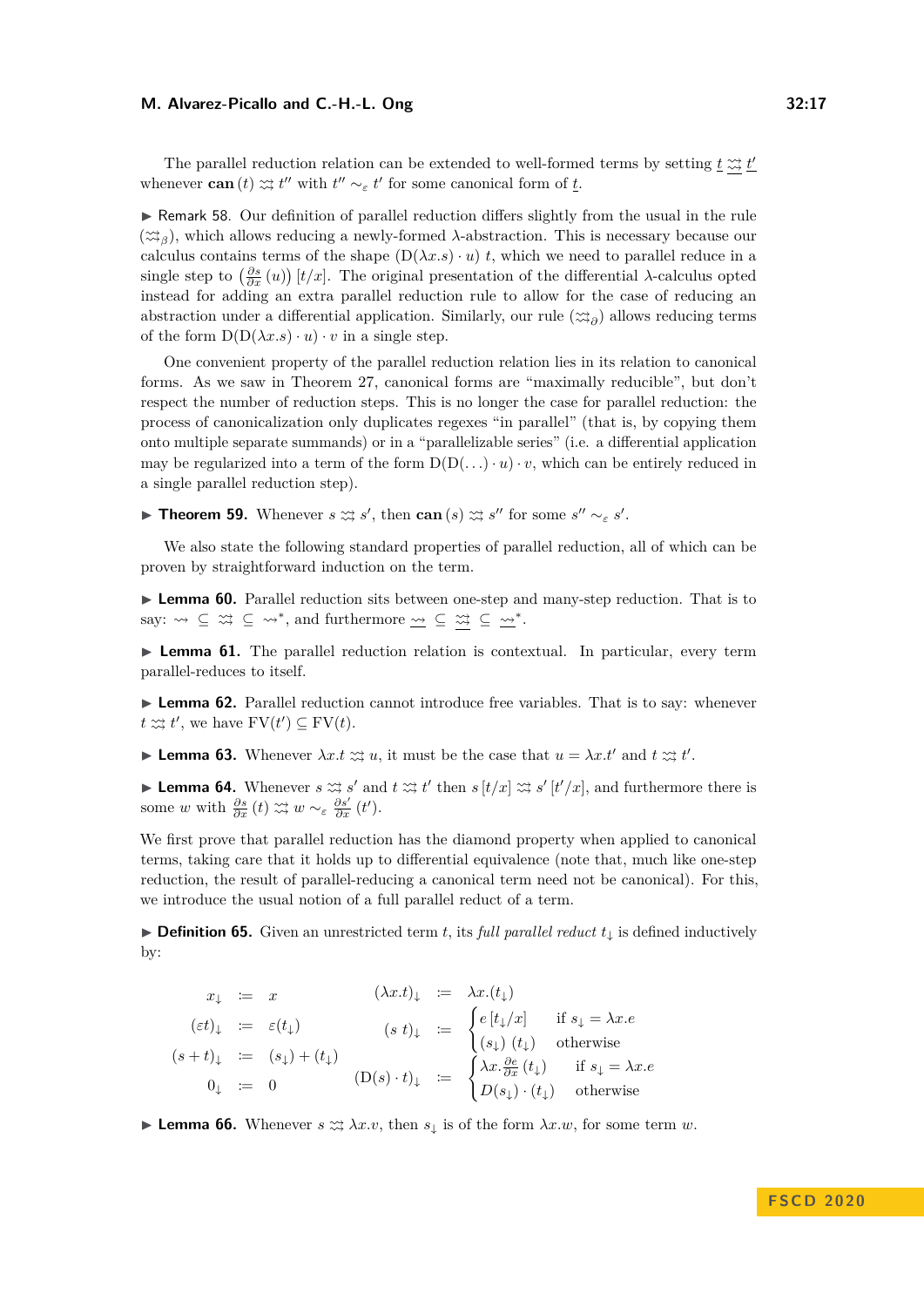#### **32:18 The Difference** *λ***-Calculus**

**Theorem 67.** For any unrestricted terms *s*, *s'* such that  $s \approx s'$ , there is an unrestricted term *w* such that  $s' \n\approx w$  and  $w \sim_{\varepsilon} s_{\downarrow}$ .

► **Corollary 68.** Parallel reduction has the diamond property up to differential equivalence. That is to say, for any unrestricted term *t* and terms  $t_1, t_2$  such that  $t \approx t_1$  and  $t \approx t_2$ , there are terms *u, v* making the following diagram commute:



<span id="page-17-1"></span>**Lemma 69.** Given unrestricted terms  $s \sim_+ s'$  which are permutatively equivalent, that is, which differ only up to a reordering of their additions and differential applications, their full parallel reducts are differentially equivalent.

**Findmer 70.** The reduction relation  $\approx$  has the diamond property. That is, whenever  $\underline{s} \n\times \underline{y}$  and  $\underline{s} \n\times \underline{y}$  there is a term  $\underline{c}$  such that  $\underline{u} \n\times \underline{z}$  and  $\underline{v} \n\times \underline{z}$ .

**Proof.** Consider a well-formed term <u>*s*</u>, and suppose that  $\underline{s} \nleftrightarrow \underline{u}$  and  $\underline{s} \nleftrightarrow \underline{v}$ . In particular, this means there are two canonical forms  $\mathbf{can}(s)$ <sub>1</sub>,  $\mathbf{can}(s)$ <sub>2</sub> of *s* such that  $\mathbf{can}(s)$ <sub>1</sub>  $\approx$ <sub>2</sub> u and **can**  $(s)_2 \n\approx v$ . These canonical forms **can**  $(s)_1$ , **can**  $(s)_2$  are equivalent up to permutative equivalence, and so their full parallel reducts are differentially equivalent as per Lemma [69.](#page-17-1) Denote their  $\sim_{\varepsilon}$ -equivalence class by *c*. Therefore since  $\operatorname{can}(s)_1 \nrightarrow \infty$   $\operatorname{can}(s)_{1\downarrow} \sim_{\varepsilon} c$  and **can**  $(s)_2 \approx \text{can } (s)_{2\downarrow} \sim_{\varepsilon} c$  it follows that  $\underline{u} \approx \underline{c}$  and  $\underline{v} \approx \underline{c}$ .

# <span id="page-17-0"></span>**B Strong Normalisation**

With our typing rules in place, we set out to show that  $\lambda_{\varepsilon}$  is strongly normalising. Our proof follows the structure of Ehrhard and Regnier's [\[12\]](#page-15-7) and Vaux's[\[17\]](#page-15-5), which use an adaptation of the well-known argument by reducibility candidates. Our proof will be somewhat simpler, however, due to two main reasons: first, we are not concerning ourselves with terms with coefficients on some general rig; and second, we have defined unrestricted and canonical terms as inductive types, and so we can freely use induction on the syntax of our terms. We will need some auxiliary results, which we prove now.

**Lemma 71.** A term  $s + t$  is strongly normalising if and only if  $s, t$  are strongly normalising. A term  $\underline{\varepsilon s}$  is strongly normalising if and only if  $\underline{s}$  is.

**Definition 72.** For every type  $\tau$  we define inductively a set  $\mathcal{R}_{\tau}$  of well-formed terms of type *τ* .

- Whenever  $\tau = \mathbf{t}$  is a primitive type,  $s \in \mathcal{R}_{\mathbf{t}}$  if and only if s is strongly normalising.
- Whenever  $\tau = \sigma_1 \Rightarrow \sigma_2$ ,  $s \in \mathcal{R}_{\sigma_1 \Rightarrow \sigma_2}$  if and only if for any additive term  $t^* \in \mathcal{R}_{\sigma_1}$ and for any sequence  $v_1^{\mathbf{b}}, \ldots, v_n^{\mathbf{b}}$  of basic terms  $v_i^{\mathbf{b}} \in \mathcal{R}_{\sigma_1}$  of length  $n \geq 0$  we have  $(D^n(s) \cdot (v_1^{\mathbf{b}}, \ldots, v_i^{\mathbf{b}})) \ \ t^* \in \mathcal{R}_{\sigma_2}$

If  $\underline{t} \in \mathcal{R}_{\tau}$  we will often just say that  $\underline{t}$  is *reducible* if the choice of  $\tau$  is clear from the context.

**Lemma 73.** Whenever  $t \in \mathcal{R}_{\tau}$ , then for any two distinct variables x, y the renaming  $t[y/x]$ is also in  $\mathcal{R}_{\tau}$ .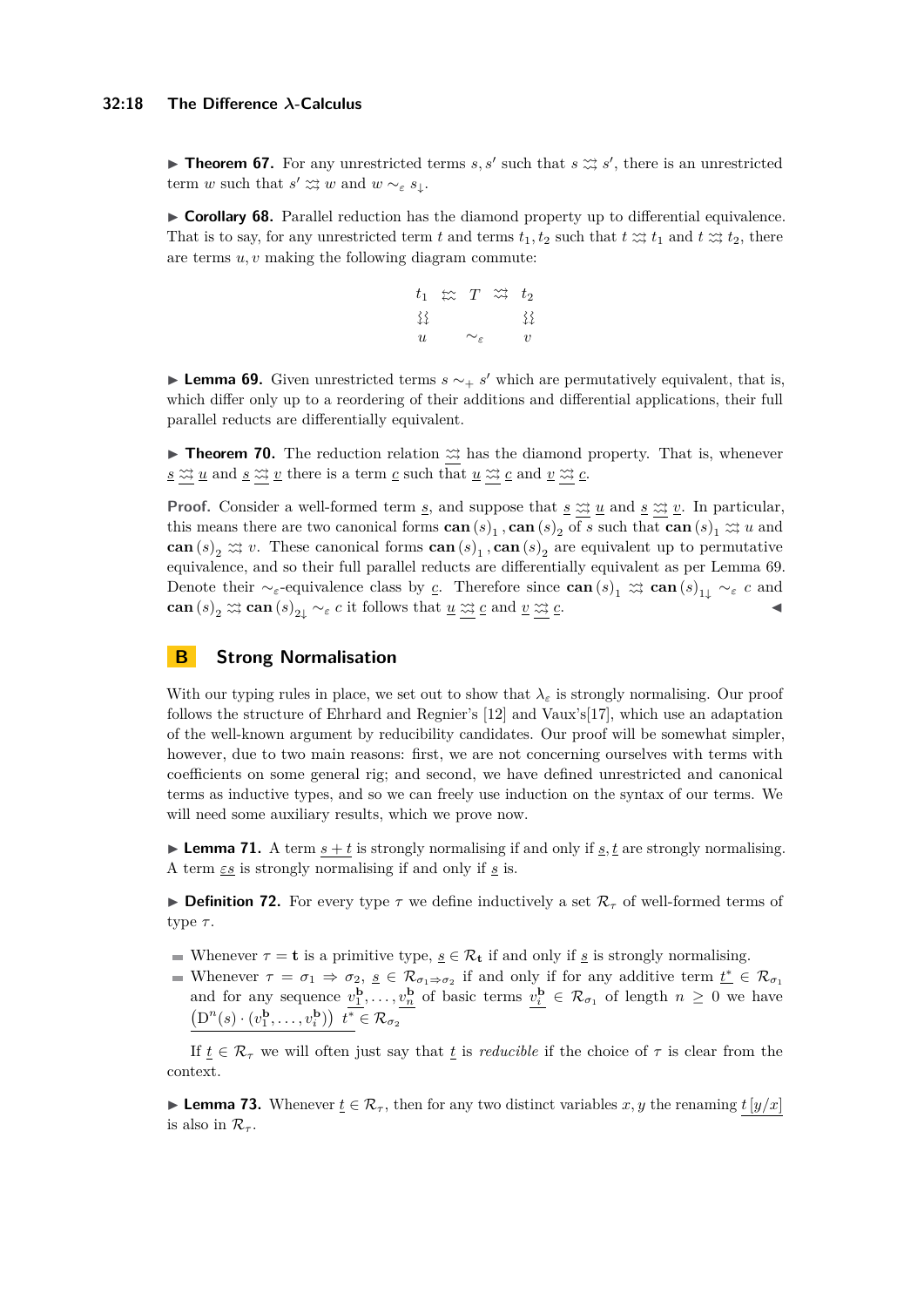**Lemma 74.** Whenever  $t \in \mathcal{R}_{\tau}$ , then *t* is strongly normalising.

**► Lemma 75.** Whenever  $s, t \in \mathcal{R}_{\tau}$ , then both  $s + t, \varepsilon s$  are in  $\mathcal{R}_{\tau}$ . Conversely, whenever  $s + t$  is in  $\mathcal{R}_{\tau}$  then so are *s*, *t*.

**► Lemma 76.** Whenever <u>*s*</u> ∈  $\mathcal{R}_{\sigma \Rightarrow \tau}$  and  $\underline{t}$  ∈  $\mathcal{R}_{\sigma}$  then D(*s*) · *t* ∈  $\mathcal{R}_{\sigma \Rightarrow \tau}$ .

► Corollary 77. A well-formed term  $\underline{t}$  is in  $\mathcal{R}_{\tau}$  if and only if some canonical form  $T = \text{can}(\underline{t})$ is of the form  $\sum_{i=1}^{n} \varepsilon^{k_i} t_i^{\mathbf{b}}$  with  $\underline{t_i^{\mathbf{b}}} \in \mathcal{R}_{\tau}$  for each  $1 \leq i \leq n$ .

► Lemma 78. Whenever  $\underline{t} \in \mathcal{R}_{\tau}, \underline{t} \rightarrow^+ \underline{t}',$  then  $\underline{t}' \in \mathcal{R}_{\tau}.$ 

**Definition 79.** A basic term  $t^{\mathbf{b}}$  is *neutral* whenever it is not a  $\lambda$ -abstraction. In other words, a basic term is neutral whenever it is of the form  $x$ ,  $(s t)$  or  $D(s) \cdot u$ . A canonical term *T* is neutral whenever it is of the form  $\sum_{i=1}^{n} \varepsilon^{k_i} s_i^{\mathbf{b}}$ , where each of the  $s_i^{\mathbf{b}}$  are neutral. In particular, 0 is a neutral term. A well-formed term *t* is neutral whenever some (equivalently, all) canonical form is neutral.

**Lemma 80.** Whenever  $\underline{t}$  is neutral and every  $\underline{t}$  such that  $\underline{t} \rightarrow \underline{t}$  is in  $\mathcal{R}_{\tau}$ , then so is  $\underline{t}$ .

**Lemma 81.** If, for all  $\underline{t}^* \in \mathcal{R}_{\sigma_1}$  where *x* does not appear free, the term  $s[t^*/x]$  is in  $\mathcal{R}_{\sigma_2}$ and, for all  $\underline{u}^{\mathbf{b}}$  where *x* does not appear free, the term  $\left(\frac{\partial s}{\partial x}(u^{\mathbf{b}})\right)[t^*/x]$  is in  $\mathcal{R}_{\sigma_2}$ , then the term <u> $\lambda x.s$ </u> is in  $\mathcal{R}_{\sigma_1 \Rightarrow \sigma_2}$ .

**Theorem 82.** Consider a well-formed term  $\underline{t}$  which admits a typing of the form  $x_1$ :  $\sigma_1, \ldots, x_n : \sigma_n \models t : \tau$  and assume given the following data:

- A sequence of basic terms  $d_1^{\mathbf{b}} \in \mathcal{R}_{\sigma_1}, \ldots, d_n^{\mathbf{b}} \in \mathcal{R}_{\sigma_n}$ .
- An arbitrary sequence of indices  $i_1, \ldots, i_k \in \{1, \ldots, n\}$  (possibly with repetitions).
- A sequence of additive terms  $\underline{s_1^*} \in \mathcal{R}_{\sigma_{i_1}}, \ldots, \underline{s_k^*} \in \mathcal{R}_{\sigma_{i_k}}$ .

such that none of the variables  $x_1, \ldots, x_i$  appear free in the  $d_i^{\mathbf{b}}, s_i^*$ . Then the term

$$
\underline{t'} = \underbrace{\left(\frac{\partial^k t}{\partial (x_{i_1}, \dots, x_{i_k})} (d_1^{\mathbf{b}}, \dots, d_k^{\mathbf{b}})\right) [s_1^*, \dots, s_n^*/x_1, \dots, x_n]}
$$

is in  $\mathcal{R}_{\tau}$ .

# <span id="page-18-0"></span>**C Soundness**

The following result corresponds to well-known properties of differential *λ*-categories (see e.g. [\[9,](#page-15-3) Lemma 4.8]), the proof being identical to the differential case (unlike some other lemmas in that work which hinge on derivatives being additive).

**Lemma 83.** Let  $f : A \to B$ ,  $g : A \to C$ ,  $h : (A \times B) \times E \to F$  be arbitrary **C**-morphisms. Then the following properties hold:

i.  $\partial$  [**sw**] = **sw**  $\circ \pi_2$ 

- ii.  $(g \circ \pi_1) \star f = 0$
- iii.  $\Lambda(h) \star f = \Lambda(((h \circ sw) \star (f \circ \pi_1)) \circ sw)$
- iv.  $\Lambda^{-} (\Lambda(h) \star f) = ((h \circ sw) \star (f \circ \pi_1)) \circ sw$

The results below also have rough analogues in the theory of Cartesian differential categories, but the correspondence starts growing a bit more distant as any result that hinges on derivatives being additive will, in general, only hold up to some second-order term in the theory of difference categories.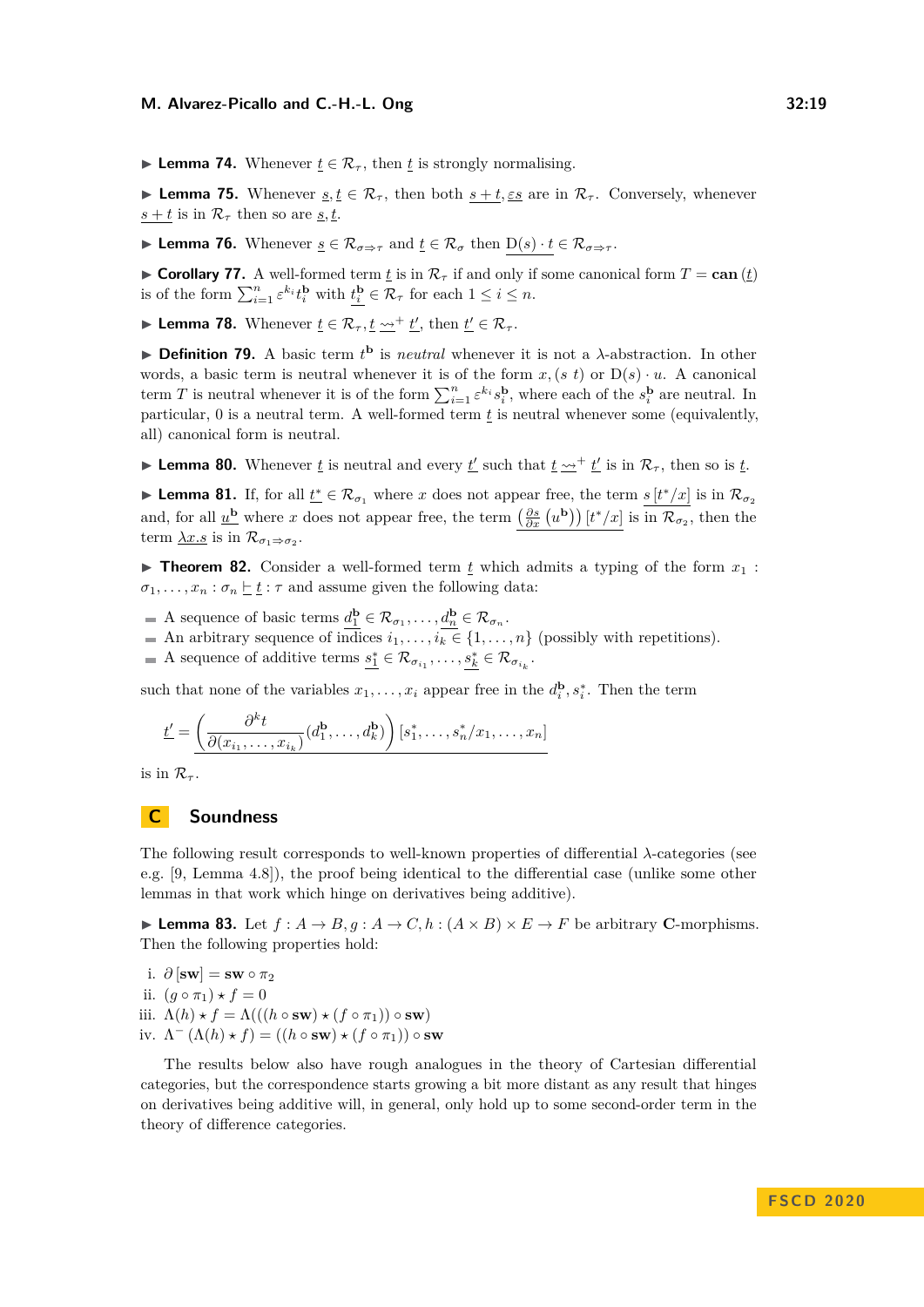**I Lemma 84.** Let  $f : A \times B \times C \to D, g : A \to B, g' : A \times B \to B, e : A \times B \to C$  be arbitrary **C**-morphisms. Then the following identities hold:

i.  $(\mathbf{ev} \circ \langle \Lambda(f), e \rangle) \star g = \mathbf{ev} \circ \langle \Lambda(f \star (e \star g)), e \rangle + \mathbf{ev} \circ \langle \Lambda(f) \star g, e \circ \langle \pi_1, \pi_2 + \varepsilon(g) \circ \pi_1 \rangle \rangle$ ii.  $\Lambda(f \star e) \star g = \Lambda \left[ \Lambda^-(\Lambda(f) \star g) \star (e \circ (\mathbf{id} + \langle 0, \varepsilon(g) \rangle))) + \varepsilon(f \star e) \star (e \star g) + (f \star (e \star g)) \right]$ iii.  $\Lambda(f \star e) \circ \langle \pi_1, g' \rangle = \Lambda(\Lambda^-(\Lambda(f) \circ \langle \pi_1, g' \rangle) \star (e \circ \langle \pi_1, g' \rangle))$ 

**Lemma 85.** Let *t* be some unrestricted  $\lambda$ <sub>*ε*</sub>-term. The following properties hold:

i. If  $\Gamma \vdash t : \tau$  and *x* does not appear in  $\Gamma$  then  $\llbracket \Gamma, x : \sigma \vdash t : \tau \rrbracket = \llbracket \Gamma \vdash t : \tau \rrbracket \circ \pi_1$ ii. If  $\Gamma, x : \sigma_1, y : \sigma_2 \vdash t : \tau$  then  $\lbrack \Gamma, y : \sigma_2, x : \sigma_1 \vdash t : \tau \rbrack = \lbrack \Gamma, x : \sigma_1, y : \sigma_2 \vdash t : \tau \rbrack$  osw

The morphism **sw** above is the obvious isomorphism between  $(A \times B) \times C$  and  $(A \times C) \times B$ , which we can define explicitly by  $\mathbf{sw} := \langle \langle \pi_{11}, \pi_2 \rangle, \pi_{21} \rangle : (A \times B) \times C \rightarrow (A \times C) \times B$ 

**Lemma 86.** Let  $\Gamma, x : \tau \vdash s : \sigma$ , with *s* some unrestricted  $\lambda_{\varepsilon}$ -term. Then:

- i. Whenever  $\Gamma, x : \tau \vdash t : \tau$ , then  $\llbracket s \left[ t/x \right] \rrbracket_{\Gamma} = \llbracket s \rrbracket_{\Gamma,x : \tau} \circ \left\langle \pi_1, \llbracket t \rrbracket_{\Gamma,x : \tau} \right\rangle$
- ii. Whenever  $\Gamma \vdash t : \tau$ , then  $\left[\begin{bmatrix} \frac{\partial s}{\partial x}(t) \end{bmatrix}_{\Gamma,x:\tau} = \partial \left[\llbracket s \rrbracket_{\Gamma,x:\tau}\right] \circ \langle \mathbf{id}, \langle 0, \llbracket t \rrbracket_{\Gamma} \circ \pi_1 \rangle \rangle$ . Or, using the notation in Definition [47,](#page-12-1)  $\left[\frac{\partial s}{\partial x}(t)\right] = \llbracket s \rrbracket \star \llbracket t \rrbracket$ .

## **D Completeness**

We set up the equivalence [\(1\)](#page-13-0) in the forward direction via modelling functors. Using the preceding notations, let  $M = \llbracket \cdot \rrbracket_M$  be a model of a difference *λ*-theory  $\mathscr T$  in **C**, we define a family of *modelling functors*  $\text{mod}_{\mathcal{M}}$ :  $\text{Dif}\lambda\text{-}\text{Func}(\mathbf{C}, \mathbf{D}) \rightarrow \text{Mod}_{\text{Dif}\lambda}(\mathscr{T}, \mathbf{D})$  by  $[\![\mathbf{t}]\!]_{\text{mod}_{\mathcal{M}} F} := F([\![\mathbf{t}]\!]_{\mathcal{M}})$  where  $F : \mathbf{C} \to \mathbf{D}$  is a difference  $\lambda$ -functor; and for any natural isomorphism  $\phi: F \to G$ ,  $\mathsf{mod}_{\mathcal{M}} \phi: \mathsf{mod}_{\mathcal{M}} F \to \mathsf{mod}_{\mathcal{M}} G$  is a model homomorphism where  $(\text{mod}_{\mathcal{M}} \phi)_{\mathbf{t}} \coloneqq \phi_{\llbracket \mathbf{t} \rrbracket_{\mathcal{M}}}.$ 

We first build a syntactic difference  $\lambda$ -category using the difference  $\lambda$ -theory  $\mathscr{T}$ , and then prove that it is classifying by presenting the "inverse" for the functor

 $\text{mod}_{\mathcal{G}} : \text{Diff}\lambda\text{-}\text{Func}(\text{Cl}(\mathscr{T}), \textbf{D}) \to \text{Mod}_{\text{Diff}\lambda}(\mathscr{T}, \textbf{D}),$ 

writing  $\mathcal{G} = \llbracket \cdot \rrbracket_{\mathcal{G}}$  for the canonical "generic" interpretation in  $\mathbf{Cl}(\mathcal{F})$ .

We build the difference  $\lambda$ -category,  $\text{Cl}(\mathcal{T})$ , using a standard construction. Objects are types of  $\mathscr{T}$ , and morphisms  $f : \sigma \to \tau$  are equivalence classes of term-in-context judgements  $[x : \sigma \vdash M : \tau]$ , where two terms are equivalent if they are provably equal in  $\mathscr{T}$ . It remains to show that  $\text{Cl}(\mathcal{T})$  is classifying by exhibiting the "inverse" of the modelling functors.

It is straightforward to see that the canonical interpretation  $\mathcal{G}$ , that sets  $[\![\mathbf{t}]\!]_G := \mathbf{t}$ , is a<br>delete  $G(\mathcal{Z})$ . This is differenced between  $\mathbf{D}$ , We define model of  $\mathscr{T}$  in  $\mathbf{Cl}(\mathscr{T})$ . Take a difference  $\lambda$ -category **D**. We define

 $\mathsf{mod}_{\mathcal{G}}^{-1} : \mathsf{Mod}_{\mathsf{Dif}\lambda}(\mathscr{T},\mathbf{D}) \to \mathsf{Dif}\lambda\text{-}\mathsf{Func}(\mathbf{Cl}(\mathscr{T}),\mathbf{D})$ 

as follows. Given a model  $M$  of  $\mathcal{T}$  in **D**, the functor  $mod_{\mathcal{G}}^{-1}M: Cl(\mathcal{T}) \to \mathbf{D}$  is defined by

$$
\sigma \mapsto \llbracket \sigma \rrbracket_{\mathcal{M}} \qquad \qquad \\ [x:\sigma \vdash M:\tau] \mapsto \llbracket x:\sigma \vdash M:\tau \rrbracket_{\mathcal{M}}: \llbracket \sigma \rrbracket_{\mathcal{M}} \rightarrow \llbracket \tau \rrbracket_{\mathcal{M}}
$$

Soundness of the interpretations tells us that  $mod_{\mathcal{G}}^{-1} \mathcal{M}$  is functorial. Note that  $\Phi$  and  $\Psi$  are both identity functors, and so,  $\text{mod}_{\mathcal{G}}^{-1}$  M preserves products and exponentials. It remains to check that  $\text{mod}_{\mathcal{G}}^{-1} \mathcal{M}$  is a difference  $\lambda$ -functor.